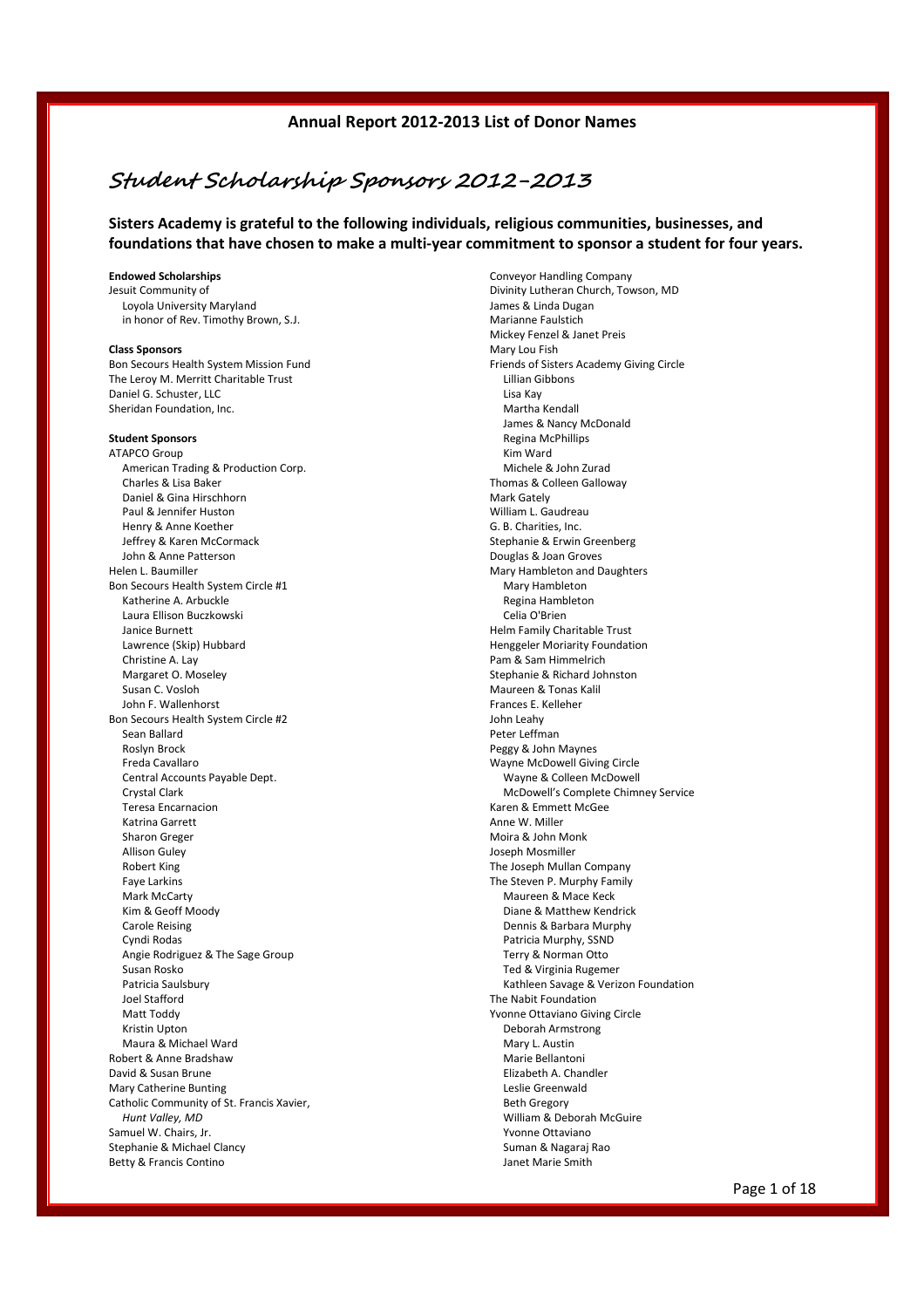William & Geraldine Waterfield Par Pharmaceutical Companies, Inc. Mary C. Peroutka Joanne & Tim Regan Augusta Reilly Giving Circle Irene Callahan, RSM Kirsten A. Cardegna Susan K. Gauvey Faith & Jim Gilroy Harriet & Herbert Goldman Maria F. Howell Nina Torres Jones Mary Lou Preis Augusta Reilly, RSM Sarah Anne Riley Maris St. Cyr Jane M. Shaab Gwen D. Skillern Billye J. Turner Terri Turner

REVAL LLLP St. Joseph Parish, *Cockeysville, MD* Janet Schmick Circle of Friends Claire T. Hartman Lynn & Stuart Janney Ann & Drexel Knight Katharine & Dennis Malone Amy & Patrick Mutch Carol Schmick Janet & John Schmick Janice & Charles Warns Jacqueline & James Stradtner Kathryn & Richard Szarko Paul Weber Giving Circle Hyatt & Weber, P.A. Paul & Susan Weber Wright Family Foundation Ellen Yankellow & William Chapman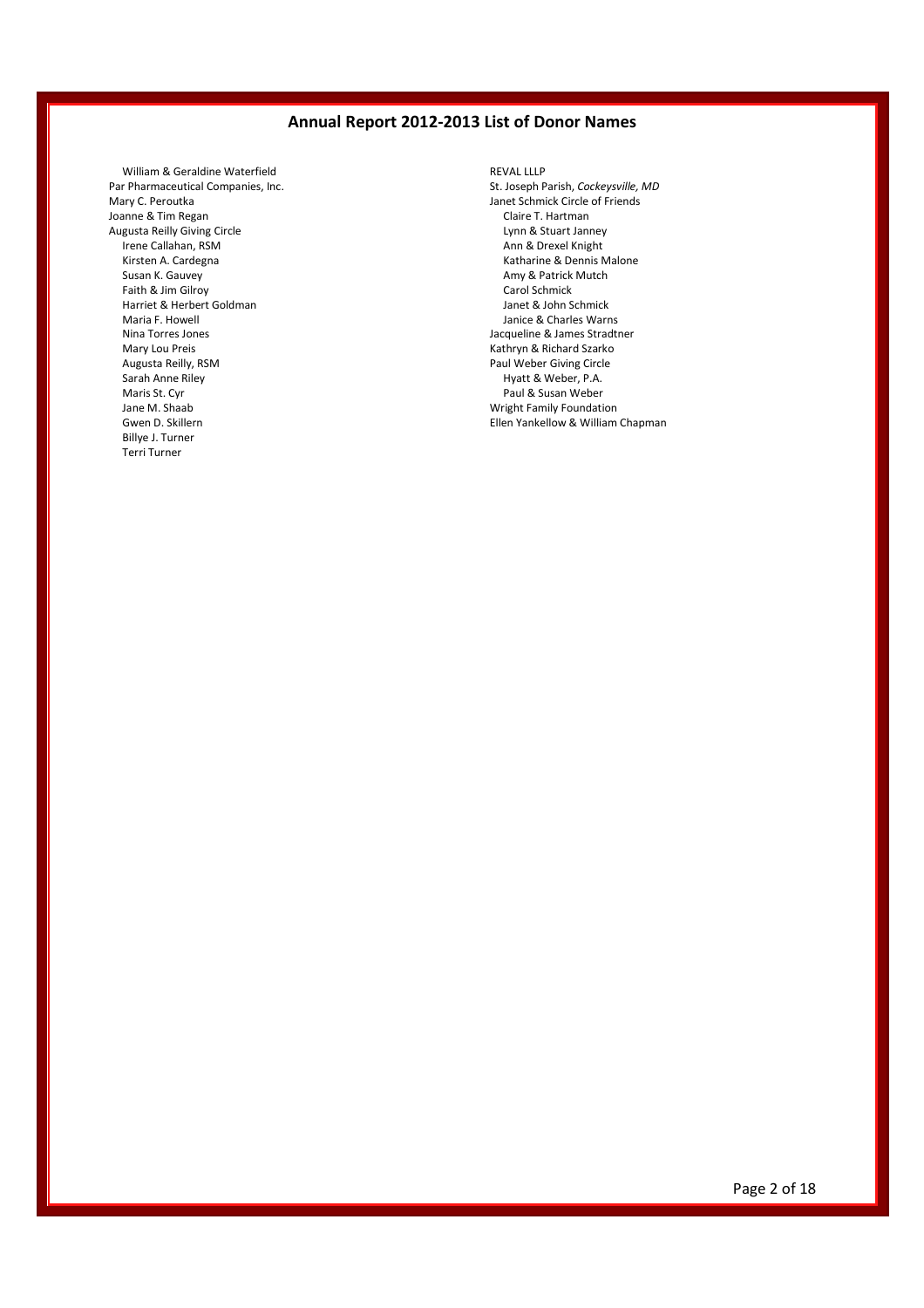## Donors 2012-2013

**We would like to thank everyone who has shared in the ministry of Sisters Academy of Baltimore by donating generously to the Annual Appeal, in volunteer hours, and with other gifts and services in support of our students' education. Donors who contributed to the Jeanne Bur Fischer Scholarship Fund have been designated by an asterisk (\*) after their name.**

#### **Sponsoring Congregations**

School Sisters of Notre Dame Atlantic Midwest Province Sisters of Bon Secours USA Sisters of Mercy of the Americas South Central Community Sisters of Notre Dame de Namur Chesapeake Province Ohio Province

#### **Monthly & Quarterly Committed Givers**

Barbara & Chip Ackers Arlene R. Antonicelli Teresa M. Bellew Teresa M. Cattaneo Joyce Willis Chapman Anne Marie Connolly James F. Cooke Gail P. Cunningham-Sutphen Jane Del Vecchio Virginia & Joseph Delfico Sharon & Michael Hogue Kathryn Johnson Rosa Lee King John & Nancy Klaske \* Richard E. Lynch Ralph & Virginia Martinez Patricia Rudolph Robert & Sonia Ryczak Mary Patricia Smith Michael & Anna Maria Storey Edna E. Tillette Barbara A. Tipton Anne C. Volpe Sheila West Mary Whitmore Patricia M. Wilson Susan Zator & Harry Merritt

#### **New Horizons Circle (\$100,000+)**

Mary Catherine Bunting France-Merrick Foundation, Inc.

**Circle of Excellence (\$50,000 to \$99,999)** Frank Fischer \* Kathy & Jerry Wood Foundation

**Circle of Leadership (\$25,000 to \$49,999)** Anonymous Bon Secours Health System Mission Fund Himmelrich Associates, Inc. Pam & Sam Himmelrich School Sisters of Notre Dame – Atlantic-Midwest Province

Daniel G. Schuster, LLC Sisters of Bon Secours USA Sisters of Mercy of the Americas – South Central Community

## **Circle of Honor**

**(\$10,000 to \$24,999)** Mark D. Gately G. B. Charities, Inc. Erwin and Stephanie Greenberg Foundation Fund Robert & Mimie Helm The Henggeler Moriarty Family Foundation Stephanie & Richard Johnston Estate of Rev. Gerald V. Lardner, S.S. Anne W. Miller (The Miller Family Gift Fund) Moira & John Monk The Joseph Mullan Company REVAL LLLP Thomas & Margaret Rice Sisters of Notre Dame de Namur – Chesapeake Province Sisters of Notre Dame de Namur – Ohio Province Kathryn & Richard Szarko Universal Service Administrative Company Ellen H. Yankellow & William Chapman

#### **Circle of Stars (\$5,000 to \$9,999)**

Anonymous (Multiple Donors) Helen L. Baumiller Bon Secours Health System, Inc. – Season of Giving Campaign Robert & Anne Bradshaw David & Susan Brune The Bunting Family Foundation-Fund A Samuel W. Chairs, Jr. Stephanie & Michael Clancy Combined Federal Campaign of Central Maryland Donors Betty & Francis Contino Conveyor Handling Company, Inc. Mary J. Corey *(Deceased)* Divinity Lutheran Church, *Towson, MD* James & Linda Dugan Marianne M. Faulstich L. Mickey Fenzel & Janet Preis Mary Lou Fish Friends of Sisters Academy William L. Gaudreau Douglas & Joan Groves Frances A. Kelleher John Leahy George and Mary Kremer Foundation Peter Leffman The Nabit Foundation, Inc.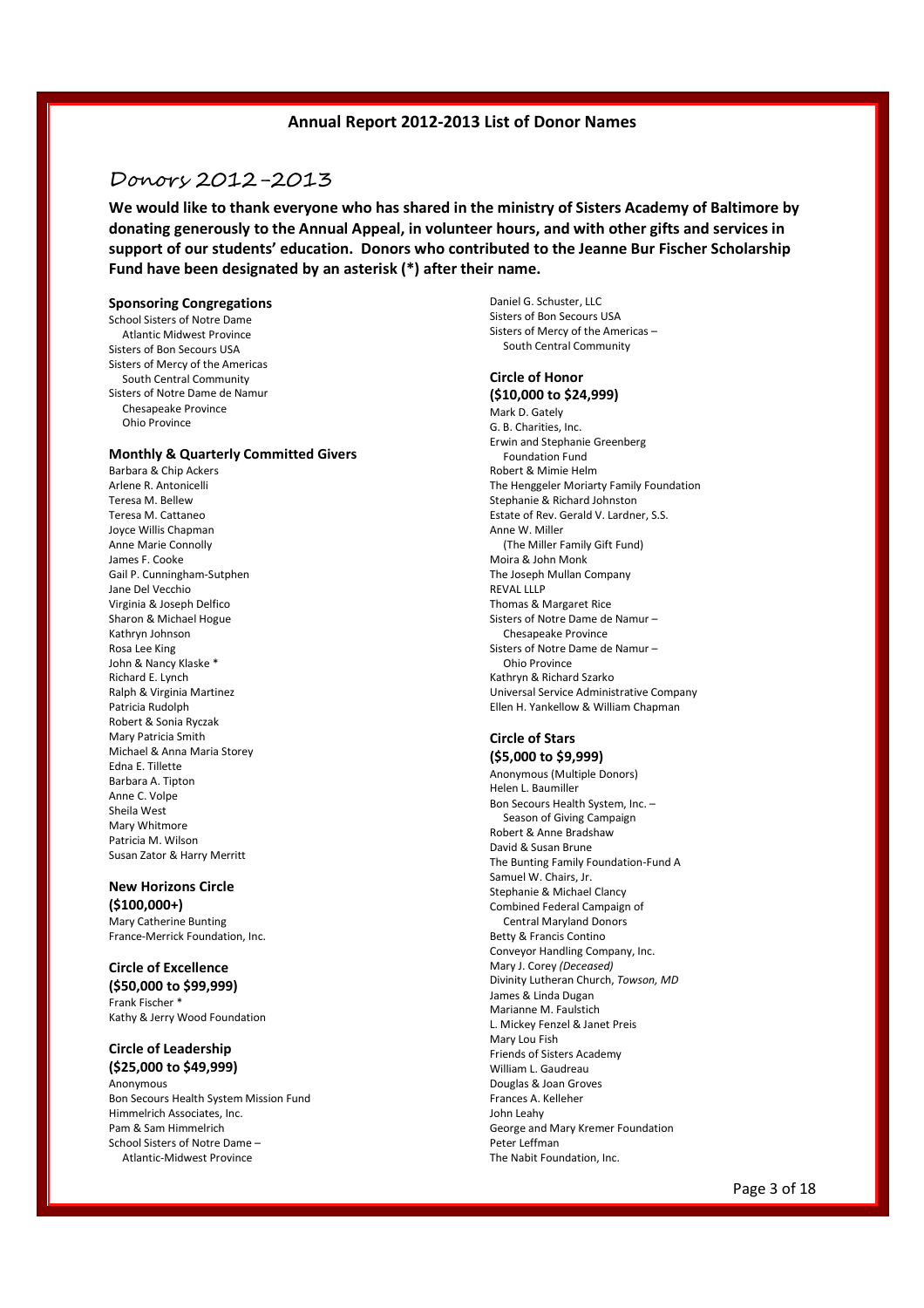Paul & Trevina Nesbitt Par Pharmaceutical Companies, Inc. Mary Peroutka Joanne & Tim Regan St. Joseph Parish, *Cockeysville, MD* Sisters of Notre Dame de Namur – Congregational Mission Office James & Jacqueline Stradtner Paul, Sue, Claire & Brooke Weber Wright Family Foundation

## **Circle of Peace and Respect**

**(\$1,000 to \$4,999)** Bobbi & Chip Ackers The William L. and Victorine Q. Adams Foundation, Inc. American Trading and Production Corp. Anonymous (Multiple Donors) Howard & Leslie Appleby Katherine A. Arbuckle Mary L. Austin Stephanie M. Beran Matilda Berndt Bon Secours Health System, Inc. – Days of Caring Fred & Nancy Lee Boos Laura Ellison Buczkowski Tony & Peggy Bur \* Janice Burnett Catholic Community Foundation Catholic Community of St. Francis Xavier, *Hunt Valley, MD* Catonsville Women's Giving Circle Jim & Gerry Cavanaugh Chesapeake Medical Imaging (Mark Baganz, M.D. and Laura Salladin) M. Paula Cockerham, RSM Mary Y. Dan & David Hand Helen Rose Dawson Dunbar Armored, Inc. Mary Dwan Edison Electric Institute Susan & James Elliott Teresa G. Encarnacion Christopher, Maryann & Sebastian Fischer \* Janice M. Ford Amy E. Freeman \* Noreen A. Frost Gallagher Evelius & Jones LLP Herbert & Harriet Goldman Mary Hambleton Regina Hambleton Frank & Anne Hamilton Claire T. Hartman Margaret Hayes Barbara & Sam Himmelrich Daniel & Gina Hirschhorn Mary & Louis Hogan Mairead E. Holly Theresa Horvath Residuary Trust Lawrence (Skip) Hubbard Hyatt & Weber, P.A. Jackson Family Fund of the Community Foundation of New Jersey Lynn & Stuart Janney Keith & Kathleen Kasper \* Barbara P. Katz M. Lisa & Richard Kay

Ann & Drexel Knight Henry and Anne Koether Joel & Catherine LaFerriere Michael & Rosemary Lardner Faye Royale Larkins Christine A. Lay The M&T Charitable Foundation Lois and Philip Macht Family Philanthropic Fund Dennis & Katharine Malone David, Noreen, and Louis Manzo \* Eileen B. Martin \* Maryland Charity Campaign Donors Mark McCarty Jim & Nancy McDonald Wayne & Colleen McDowell McDowell's Complete Chimney Service, Inc. William & Deborah McGuire McKenna Foundation Catherine & Tom McNamara Susan & John McQuilkin (The Cain Foundation) Amy & Patrick Mead The Thomas More Project Margaret O. Moseley P. Francis Murphy Fund Barry & Cathy Nestor Notre Dame of Maryland University Martha & Robert Oare \* Celia N. O'Brien Elizabeth Streb Peroutka Foundation Errol & Joyce Phillip Mary Louise Preis Mary & Mark Richmond \* Sarah Anne Riley Lee & Catherine Rutland Robert & Sonia Ryczak St. Alphonsus Rodriguez Parish, *Woodstock, MD* St. John the Evangelist Parish, *Columbia, MD* St. Joseph Church, *Odenton, MD* St. Louis Parish, *Clarksville, MD* Patricia Saulsbury Janet, John and Carole Schmick Jane M. Shaab David & Peg Smith Janet Marie Smith & Bart Harvey Mary Patricia Smith Society of St. Sulpice, Province of the United States Kathleen & Thomas Spies Henry A. Strohminger, III Jean Sullivan United Way of Central Maryland Anonymous Givers John F. Wallenhorst Mary Kim Ward The Toby & Melvin Weinman Foundation Cathleen & Scott White The Wiessner Foundation for Children, Inc. The Wolman Family Foundation, Inc. Susan Zator & Harry Merritt Mary Elizabeth Zorzi

#### **Circle of Sisterhood (\$500 to \$999)**

Maureen & Alan Aarons

Page 4 of 18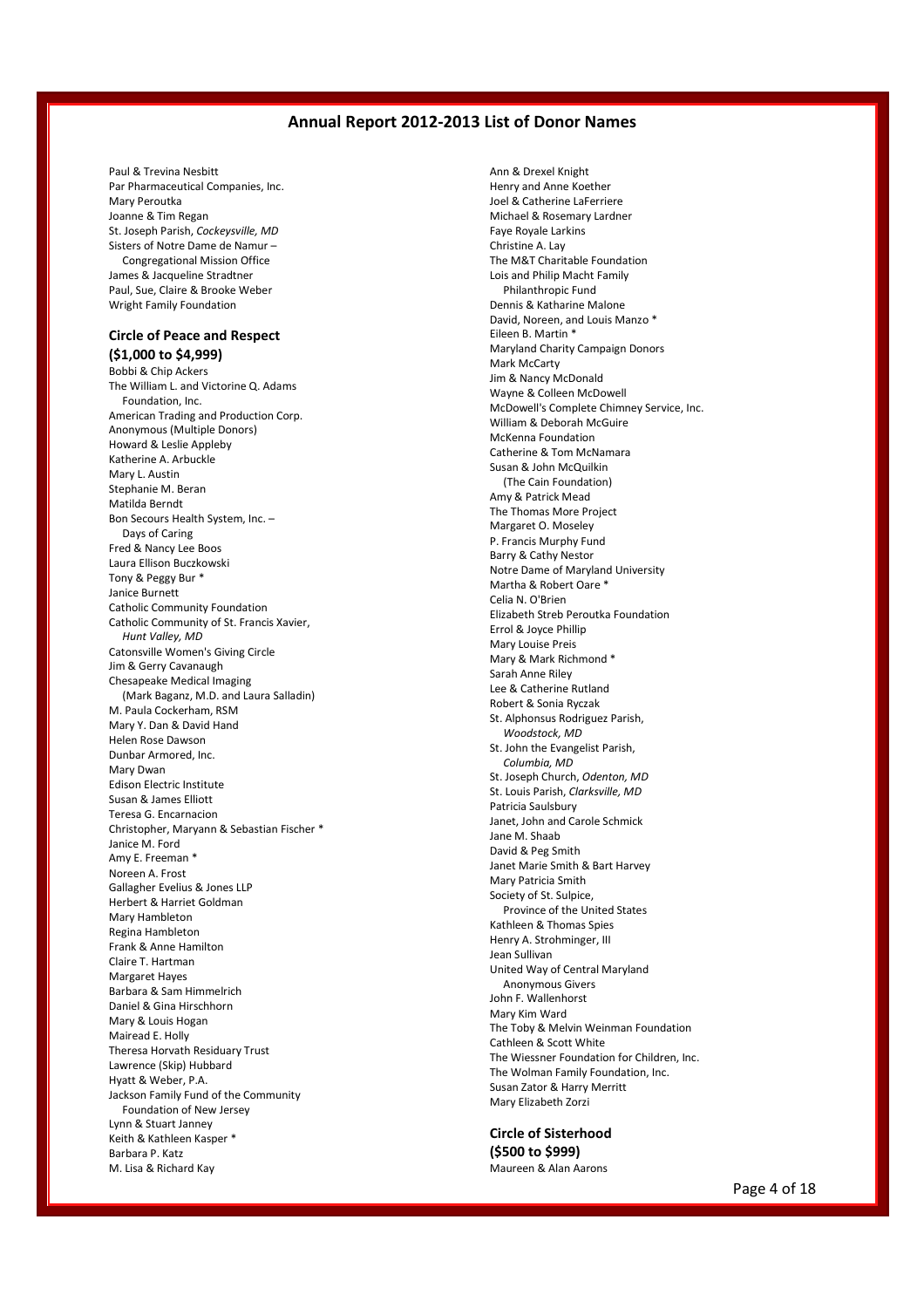Anonymous Michael & Kim Arnold Eileen & David Badolato \* Charles & Lisa Baker Sean G. Ballard Bank of America Charitable Foundation Marie Bellantoni Terri Bellew Mari Blackburn, M.D, Bon Secours Baltimore Health System Bon Secours Health System, Inc. Bon Secours Health System, Inc. – Central Accounts Payable Roslyn M. Brock Kirsten A. Cardegna Freda Cavallaro Elizabeth A. Chandler Connections Education LLC Cheryl & Jim Councill – (The Mazaika Family Foundation) Gail P. Cunningham-Sutphen, M.D. Joseph & Lynn Doerfler Marie D. Dunham Donna & John Easton Susan Eggers & Bob Goldman \* John & Nancy Erickson F. Paul Galeone, Photographer, Inc. Katrina L. Garrett Jerry & Carolyn Geraghty \* Jim & Faith Gilroy David M. Gordon Leslie Greenwald Beth Gregory Cynthia & Ned Halle Patricia & Edward Harris Kathleen Haser \* Sharon G. Hogue Maria F. Howell Paul & Jennifer Huston Kathleen Jager, SSND Laurie A. Jones Beth Kennedy Robert B. King Barbara & Bill Kriz Philip & Mary Beth Lange Ladies Ancient Order of Hibernians – Maryland State Board Clement & Sarah Lutterodt John Maher & Allison Wilson-Maher \* Julia K. Maher \* Michael & Cathleen Maloney Joanne Manzo & Bernard Kenyon \* Dr. Frank C. Marino Foundation Mary Annella Martin, RSM Maryvale Preparatory School, *Brooklandville, MD* Jeffrey & Karen McCormack Joan & Frank McDermott Montag Family Fund of The Community Foundation for Greater Atlanta Kim & Geoff Moody Pat Murphy & Dan Savin Patrick & Amy Mutch Oak Crest Village, *Parkville, MD* Sylvia & Roderick O'Connor Yvonne Ottaviano John & Anne Patterson Sheila M. Perkinson

Suman & Nagaraj Rao Nicholas & Eva Rauseo Ramona Riggs Cynthia Rodas Harry & Roberta Rodgers Pat Rudolph Nancy & John Sacci The Sage Group, *Clinton, NJ* St. Bernadette Parish, *Severn, MD* St. Louis the King Council #11898 Knights of Columbus St. Margaret School, *Bel Air, MD* St. Michael the Archangel Parish. *Overlea, MD* School Sisters of Notre Dame – Villa Assumpta Residents & Staff Sisters of Notre Dame de Namur – Base Communities, Emmaus Group Claire M. Smith Beth & Joel Stafford T. Rowe Price Foundation, Inc. Edna E. Tillette Sharon & David Tufaro George & Jean Vaeth Sheila & James Vidmar Anne C. Volpe Janice & Charles Warns William & Geraldine Waterfield West Psychotherapy Services, LLC Clare E. Wherley John & Michele Zurad

## **Circle of Initiation**

**(\$100 to \$499)** Academy of Notre Dame Faculty, *Villanova, PA* Anne & Charles Ackerman Ahold Financial Services – A+ Bonus Bucks Program Ames, Inc. Sheldon & Patti Amsel \* Jane & Robert Amtmann \* Arlene R. Antonicelli Fran Appler Katherine B. Armstrong Rick & Jackie Arnold Dorothy & Jon Baker Olivia Baker Margaret Baldwin Baltimore City Combined Charity Campaign Donors Clinton & Katharine Bamberger Leah Winterling Bark Debra Barrow and Lisa Braccio \* Anna Mae Becker Monica Belber, SNDdeN Peter Bell & Lise Satterfield Margery & Timothy Bessent Ray & Doris Bintrim George & Karen Blair Bobbi's Hairstyling Linda J. Botek Phyllis & E. Clarke Bowie Richard & Mary Frances Bradyhouse Katherine Stern Brennan Tom & Betsy Brinker Anne & Thomas Broadus Charles & Joanne Brown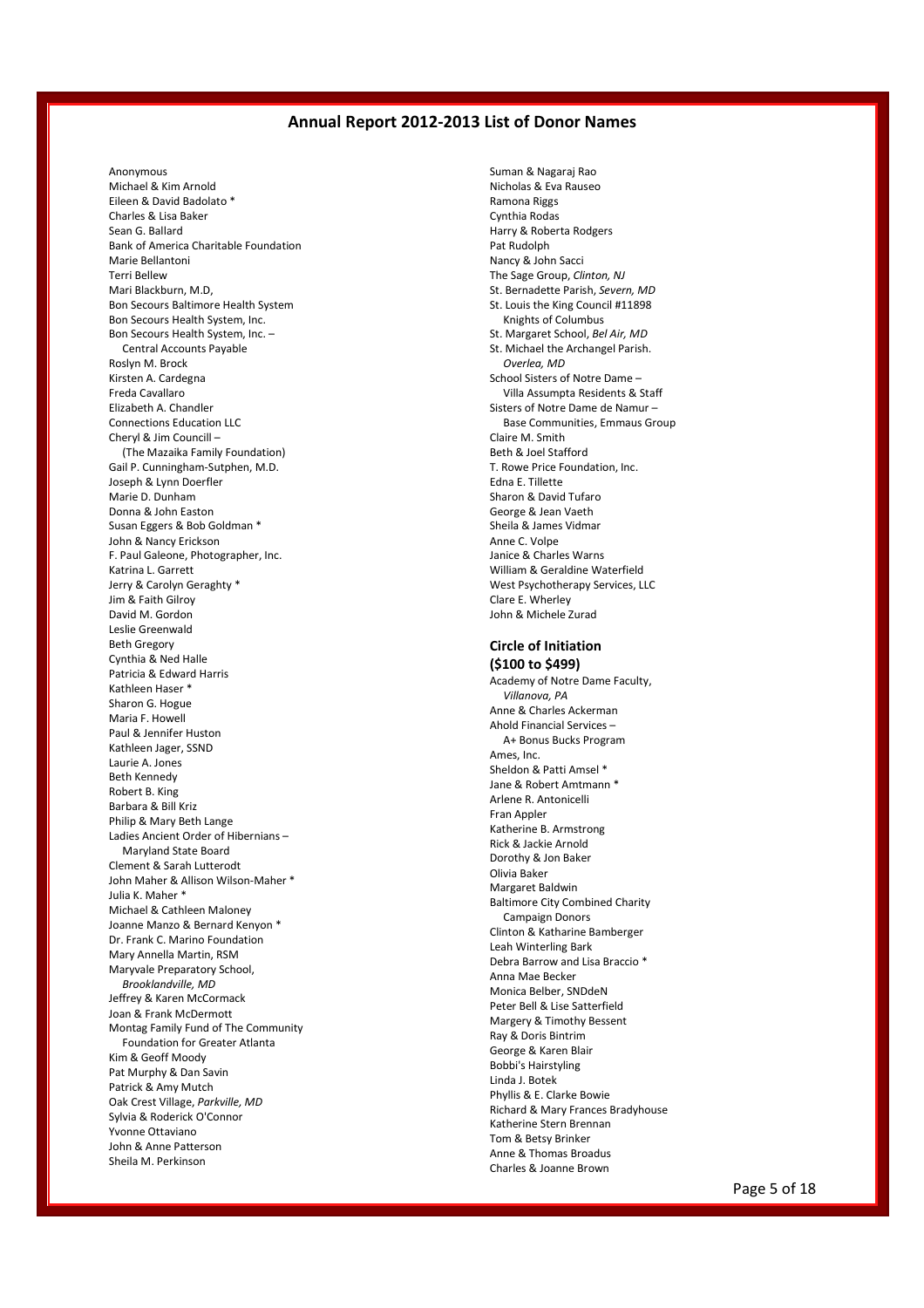Joseph & Sheila Brune Megan & John Brune Raymond J. Brusca James & Margaret Bryan Nancy & Michael Bryant \* The Bryn Mawr School Bon Secours Richmond Health System – EDC-IT Dept., *Richmond, VA* David Buckholz & Beadsie Woo \* James & Christine Buckley Eileen Budny Jacqueline Buedel Renee & Jerry Buettner \* Mary Elizabeth Buettner, SSND George Bur, S.J. \* Larry & Mary Ellen Bur \* Mary Elizabeth Bur, IHM \* Thomas Bur \* Michael & Kathleen Burgess \* J. Michael Burke Dot Burkhardt Aurelia T. Burt Frances Butler, SSND David J. Califf Irene Callahan, RSM Maryanne Campbell Catholic Community at Relay, *Relay, MD* Barbara R. Cavanagh \* Judith Center & David Kass Joyce Willis Chapman Chesapeake Fencing Club Children & Adults Health Programs Group – CMS, *Woodlawn, MD* Mary Haer Chiles Ellen & John Cioccio Don & Nikki Cole Joan Develin Coley Anne Marie Connolly James F. Cooke Marion B. Corry Marcia A. Cort Mary Ruzicka & Dick Crook Christine Crouch \* Joseph & Ellen Culver Lilian & Mike Curran Carol Daiger Estate of Franklin E. & Louise W. Daigler Thomas J. & Margaret D'Alesandro Mary Teresa Day, SNDdeN Virginia Anne Day Jane Del Vecchio Virginia & Joseph Delfico Harry F. DeSanctis \* Hilda & Dennis DeSanctis \* Robert & Marietta DeSanctis \* Lisa & Joseph Dinoto Mary Donohue, SNDdeN Jules R. Dorner Delia Dowling, SSND Rev. Joseph J. Driscoll Lezlie A. Duffy Bethany & Irvin Dunlap Kate C. M. Edwards The Honorable Robert L. Ehrlich, Jr. Alan & Lois Elkin Nina Elliott Charles & Caledonia Ely Charlotte Ernst

Charlie & Mary Fischer \* Eileen and Francis Fisher Kathryn & Troy Fitrell Robert S. Fitzgerald & Machiko Shirahata Louis & Margaret Florenzo Elise & Jim Ford Paula Forney Elizabeth & Richard Frank Lori & Barry Frederick George & Teresa Fritz Jim & Peggy Fry Mary Funke Judith & Leo Gafney \* M. Susan Garreis Marian E. Garvey The Honorable Susan K. Gauvey Jennifer & Mark Geibig M. Reginald Gerdes, OSP Lillian K. Gibbons Carole Gibison Thomas & Deborah Gillis Sharon Greger Mary Adele Griesacker Allison S. Guley Mary M. Gunning Eileen Haggerty Hunter & Paul Hanley Mary Lou Hartman Sheila Hayes & Bill Dimauro \* Carol Hayes-Gegner Kathleen G. Haynes Head Graphics Enterprises, Inc. Diane & Glenn Heagerty Melody Gordon-Healy Richard J. Heichmer \* Karen & Joseph Higgins Louise T. Higgins Joseph & Josephine Hilseberg Richard & Ramona Hogan Joe & Kathy Holden Sean M. Holly Holy Family Catholic Community of Middletown, *Middletown, MD* Betty Ann and John Howard Fund John & Hope Hutton Barbara L. Ipsaro Marjean C. Irwin Mark & Corinne Jackson Nina Torres Jones Mary Joan & John Jordan Margaret Juskelis, SSND Sally Ann & Irenaeus Kamantauskas Joeann Karibo & Mark Tamulonis Suzanne & Robert Karkoska Eileen F. Karl Kenneth & Jeannette Karpay Maureen & Robert Keck Eileen & Daniel Keefe \* Maura Kelly Sandra & Hugh Kendall Lenna D. Kennedy Anne-Marie & John Kesseg Thomas & Denise Kickham Mary L. Kilbourne Rosa L. King Thomas & Angela Kinlin Jane & John Kircher M. Kristine Kirk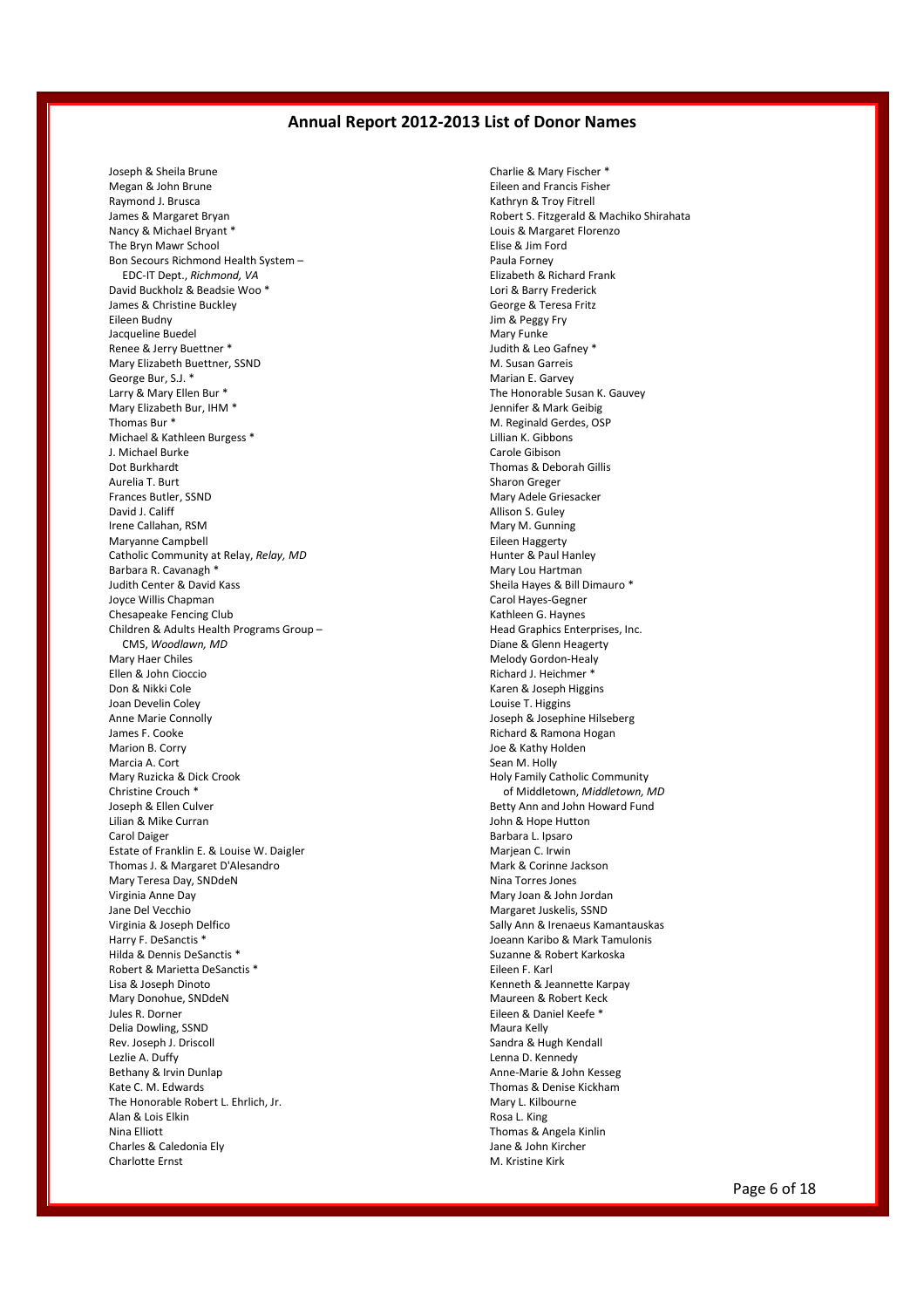John & Nancy Klaske \* Kathleen A. Kleinsmith Leonora Kopera Arthur & Nancy Krummenoehl Msgr. Ralph Kuehner Mary Daily Lacy Lane Fund of the Fidelity Charitable Gift Fund Lansdowne Improvement Association Carol & Constantine Lanzi Ladies Ancient Order of Hibernians – Division 14, *Baltimore County, MD* Andrea LaChance & Bruce Lauber \* Tim & Traci LaValle Kathleen K. LaVina Philip L. Lazzati Kathleen & Ronald Leahy Paula Himmelheber Lee Eileen & John Leonhart Lincoln Financial Foundation, Inc. Donna H. Linksz Living Water Holistic Ministries, Inc. Erin T. Lorenz Richard Lynch Kathleen & Raymond Lyon Susan & Sam MacFarlane Shawn Marie Maguire, SNDdeN Mary C. Mangione Marian House Maureen & Christopher Martin \* Ralph & Virginia Martinez The Maryland Society of the Dames of the Court of Honor Fred & Mary Mauser Karen & Ron Maylor \* Agnes & Dan Mazur Margaret McCann Maria & William McCarthy Barbara McClain Rose McDermott Karen & Emmett McGee Partners & Staff of McGladrey LLP Regina McHugh \* Kevin & Jody McKenna William & Barbara McLennan Jean McLoughlin, SSND George W. McManus Foundation, Inc. Ellen L. McNeill Regina McPhillips Julie & Frank McQuilkin Mercy Medical Center Lou Mercorella & Andrew Tomlinson \* Patricia B. Miedusiewski Miller of Denton, Ltd., Denton, TX Stanley & Laurie Miller Barbara C. Miyasaki Stephen Montalto Dana & Ralph Moore \* Rosanna & Philip Moore William D. Moran & Norwood Service Center The Honorable Diane G. Motz & J. Frederick Motz Mari Beth Moulton Mount de Sales Academy National Art Honor Society Students, *Catonsville, MD* Sarah Mullen Denis Marie Murphy, RSM

Patricia Murphy, SSND Joseph G. Muth Mary Kay & Charles Nabit Florence & Leigh Narducci Most Rev. William C. Newman Nina Noble Patricia M. Nothstein Notre Dame of Maryland University Number Ten Foundation, Inc. Anne O'Donnell, RSM & Joan Dumm, RSM Brennan & Angela O'Donnell \* Mary Anne O'Donnell Sherri & Steven O'Donnell Odorite Lee & Marilyn Ogburn John P. O'Hagan \* Mary T. Olert Jan O'Malley – The Good Neighbors Family Trust Susan K. Orlando Stephanie Oyen \* Carol & Cliff Palmer Bill & Mary Margaret Pappas Sheila C. Parker Peaceful Waters Counseling – Barbara Currano Gary & Carol Perkinson Steve & Debbie Peroutka Helene F. Perry Kathryn & Clinton Pettus John D. Pomarzynski Anne & Jim Porterfield The Pottery Stop and Coffee Shop Robert & Suzy Price Len Ptak Pat & Vinnie Quayle \* Rev. Brian M. Rafferty Geetha Raja, M.D. E. A. Rayme Dana Reed \* Augusta Reilly, RSM Carol Rice Bernadette Roche Angela R. Rodriguez Sally Jo & Ronald Roessler Susan Rosko Mark C. Rouse Ted & Virginia Rugemer Marianna & John Russell John E. Ruth Company, Inc. Joan M. Ryan \* Roberta & Edward Sabin Maris St. Cyr St. Louis School Student Council, *Clarksville, MD* St. Pius X School, *Baltimore, MD* Nancy & Thomas Sanders Kathleen M. Savage Patricia & Gerald Savage Carol Scanga School Sisters of Notre Dame – Caroline Community, *Wilton, CT* School Sisters of Notre Dame – Villa Assumpta Community, *Baltimore, MD* Grace Sciamanna, SSND Michael Seipp & Jennifer Williams \* M. Sigmund and Barbara J. Shapiro Philanthropic Fund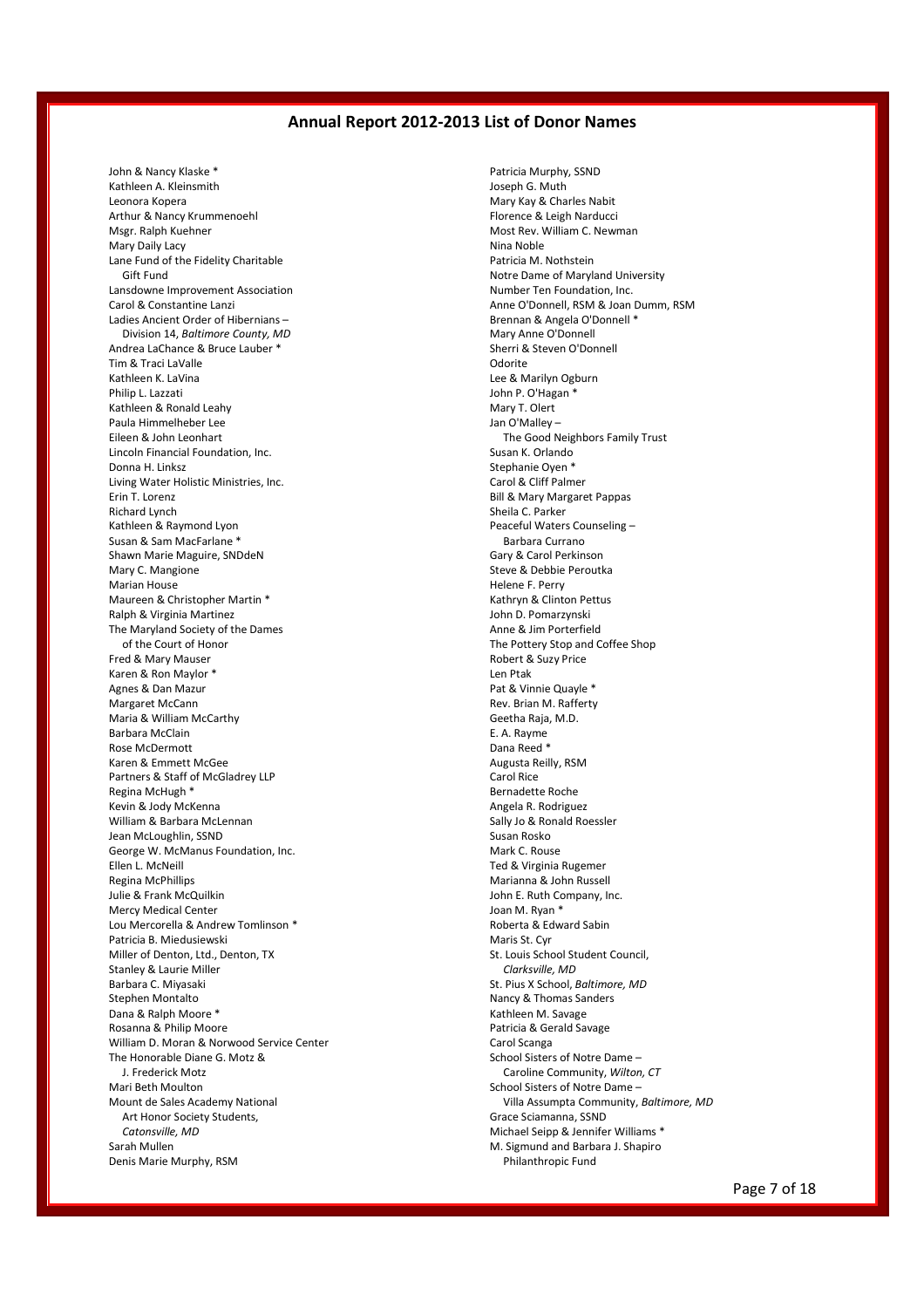Sheila & George Shepard Nellie R. Sherrill Bernadette Shine Carole Shinnick, SSND Jane & George Shipley Sisters of Bon Secours Leadership Office and Retreat & Conference Center, *Marriottsville, MD* Sisters of Bon Secours, Marriottsville Novitiate House Sisters of Notre Dame de Namur – Glen Avenue Community, *Baltimore, MD* Sisters of Notre Dame de Namur – St. Julie Convent, *Westbury, NY* Nancy Skinner Mary Jo Slowey The Honorable Carol E. Smith Patricia Smith, RSM Wendy M. Smith Social Security Administration – Office of the Inspector General Susan & John Solberg The Joe Sommar Family \* Mary Sommerfeldt \* Margaret J. Steinhagen David & Dianne Stephan Michael & Anna Maria Storey Michael Sullivan Thomas & Mary Sullivan Eugene M. Sullivan, M.D. Foundation Synergy Financial Group Susan Terranova John E. Thomas Barbara A. Tipton Matthew J. Toddy Kathleen & Donald Treacy Josephine M. Trueschler Billye Turner Francis & Frank Turner Emily M. Ulrich Kristin Upton Msgr. Arthur F. Valenzano Joseph & Terri Van Der Gracht Verizon Foundation Martha Vitek and Patrick Welsh Susan C. Vosloh Ann & Andy Wagner \* Jean M. Walker John & Kate Walsh Maura & Michael Ward Thomas Ward Danielle Warren Washington National Cathedral School, *Washington, DC* Valerie E. Washington, National Black Catholic Congress Peter & Kathleen Watko \* Jon & Mary Catherine Webb Nancy & Edwin Weber Wegmans Columbia Wegmans Food Markets, Inc. Beneva J. Weintraub Catherine & Ditmar Weiss Loretta T. Whalen \* Laishy Williams-Carlson Joann Wills and Rich Holzman \* Patricia M. Wilson Mark & Cheryl Wong

M. T. Susan Wood Harry & Eileen Workman \* Deborah & Joe Wyda Louisa "Dickie" Wyskiel Matthew & Christina Wyskiel Paul & Ann Zelenka \*

## **New Frontiers Circle**

#### **(Up to \$99)** Christopher C. Adler Advanced Telecom Services, Inc. Mary Noel Albers, SSND Mary Frances Angermaier, SSND Anonymous Anonymous Dottie & Ed Arnold Stephen Arnold Ciera D. Ashe Betty Atkinson Jean Aulenback, CBS Francis X. Bacon \* Tamia Bailey Helen E. Baker M. Willis Gunther Baker Mary Constance Baker, SSND Sharon Bateman Mary Rosina Bayliss, RSM Mary Ann Bazata, SSND Patrice Beasley Tamauri Beasley Angela Beltram Elizabeth A. Berger Charlotte M. Bernhardt Margaret & John Bertulis Geraldine Bitzel Anne Denise Blake, SNDdeN Mary Jane Blaustein Trinitas Bochini, SSND Marie Bodell, SNDdeN \* Elizabeth & Ralph Bohac M. Christopher Bourke, RSM Kathleen O. Bowen Box Tops for Education Sarah Boyer Elise A. Braase Martha & James Bradley Ann & John Breihan Jennifer Brookland Michelle N. C. Browne Norman & Marjorie Brubeck \* Caitlin Brune and Christine Reyes Sharon Mary Brunier, SSND Barbara B. Brunk Rebecca Bruno Ann Marie & Craig Bryant Mary Budny Paul Budny Magdalen Marie Buehler, SSND David & Barbara Bur \* Sarah Bur & Gary Gillespie \* Anne S. Burgan Maria Burgan, SSND Jeff Burke Sally & John Burke M. Sharon Burns, RSM Audrey Magdalena Carbine Judith A. Cash Rosann M. Catalano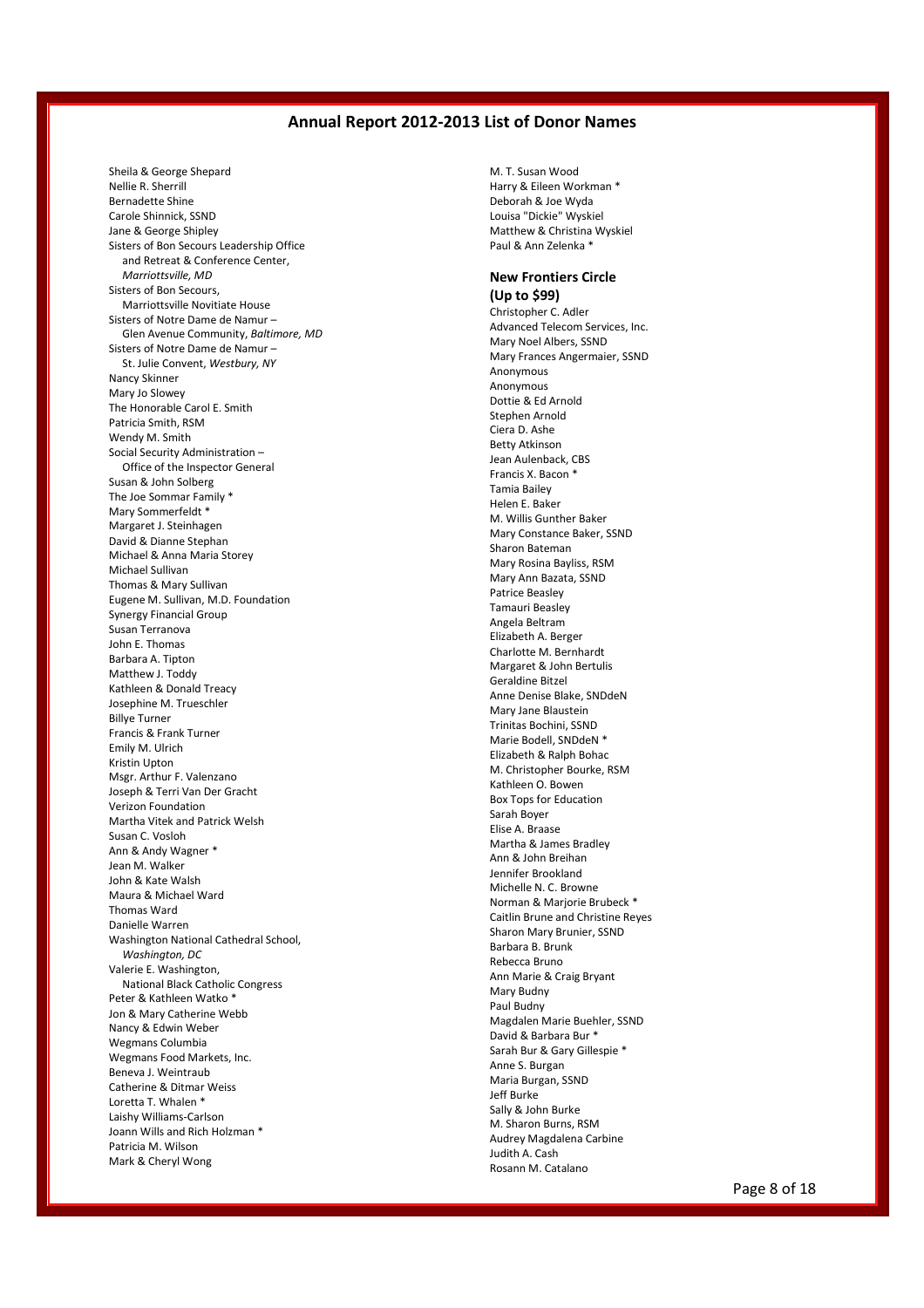Jane Cayer, SSND Mary Angela Chairs Jeanne Marie Chapman Tamia Chase Dolly & Mike Chin \* Edith Clark Eileen & John Clements Kathy McGlone Cogdell Jacob & Odette Cohen Joyce E. Colegrove Martha A. Conlon Patricia A. Connell Robert & Mavis Connolly Anna Marie & John Conrad The Honorable Charlotte M. Cooksey Corner Florist, Inc. Lansdowne, MD Thomas & Mary Agnes Cotter Joanna & David Cox Tarikah Crawford Mary Jowina Crehan Kathleen V. Cuneo Jeannette & Gerry Curran \* Frank & Kathy Curran Pegeen D'Agostino \* Dorothy Daiger, SSND James Daniels Peter E. Dans, M.D. Anne-Stuart & Richard Darrell Janis M. Davis Margaret W. Davis Peter S. & Gloria Murray DeBiasi Charles & Christina DeForge Marie Denissen Peter T. Diemer Paul & Sue Dierdorff Mary & David Dilworth Harry & Louise Dingle Matthew Dogan Helen Doherty, RSM and Helen Amos, RSM Murdock & Kathy Donnelly Rita Dorn, SSND Carmalyn & John Dorsey \* Ebony Dowdy Alexius A. Dyer, Jr. Paul & Laureene Eames Marc & Ann Ebersberger Tara Ebersole Barbara & William Edwards Jacqueline Edwards Regena Edwards Angela Ellis Anthony & Betty Ellis \* Sharon Wetchy Ellwood Jeannette F. Emala Sharon Ann Euart, RSM Janet M. Evans Joan Feeley Margaret M. Felthouse Margery & Charles Fenwick Andrea Fernandes Gisele Ferretto Nancy M. Fiedler Nancy Fielder Terry Fields Frank & Barbara Flanigan Catherine A. Fleming Charles & Miriam Fleury David & Helen Foggo

Forecast Strategic Advisors Mary Bernadette Forney, D.C. *(Deceased)* Judith A. Fortin John & Denise Franchetti Friend of Jeanne Bur Fischer \* Marylita Friia, SSND Kathleen Fullerton, SSND Mary & Edward Gahan Barbara R. Gailunas Kathleen M. Gallagher Elizabeth & Benjamin Garmer Mary & Patrick Geary Antonios U. Georgakis Margaret Marie Giblin, SSND Katherine R. Gilbert Kristin Gilmore Gayle E. Glass James M. Gnacyk Mary Jane Goetzke Eileen & Timothy Goodspeed Michael & Anne Goudreau Carol Ann Graf, SSND Harry & Margaret Graham Celine & Mark Greene Jessica J. Gregg Pamela Grimes Patricia E. Groeninger Mary Gronholm Catherine & James Groschan Rosemary Guarino Kelly Gucwa Donna J. Haas Marie de Chantal Haigley, SSND Bonnie Hain Janet & Jim Hannan Mary M. Harper, RSM Harris Teeter Together in Education Richard Hartman Hartman Family Foundation Ann Elizabeth Hartnett, SSND Carlisle V. Hashim Joe Heim & Hannah Schardt \* David & Cindy Henry \* Herr Business Forms, Inc. Maryella R. Hierholzer Elizabeth & Matthew Hill Carrie Jo Himmelrich Christine Hines Kristin Hokanson, SNDdeN Alyssa Holmes Jean & Richard Holzman Patricia M. Hook Davonna M. Hoover Marie Carl Horn, SSND Gertrude Horney Allyn Marie Horton, SSND Cloria Howard Kenneth & Doris Howard Elizabeth Huesman Loretta P. Isley Pamela Jablon, SSND Miriam Jansen, SSND and Ann Scholz, SSND Kathryn Johnson Florence M. Judge, RSM The Jupiter Family Jermol Jupiter Karen R. Kadar Randolph & Becki Kail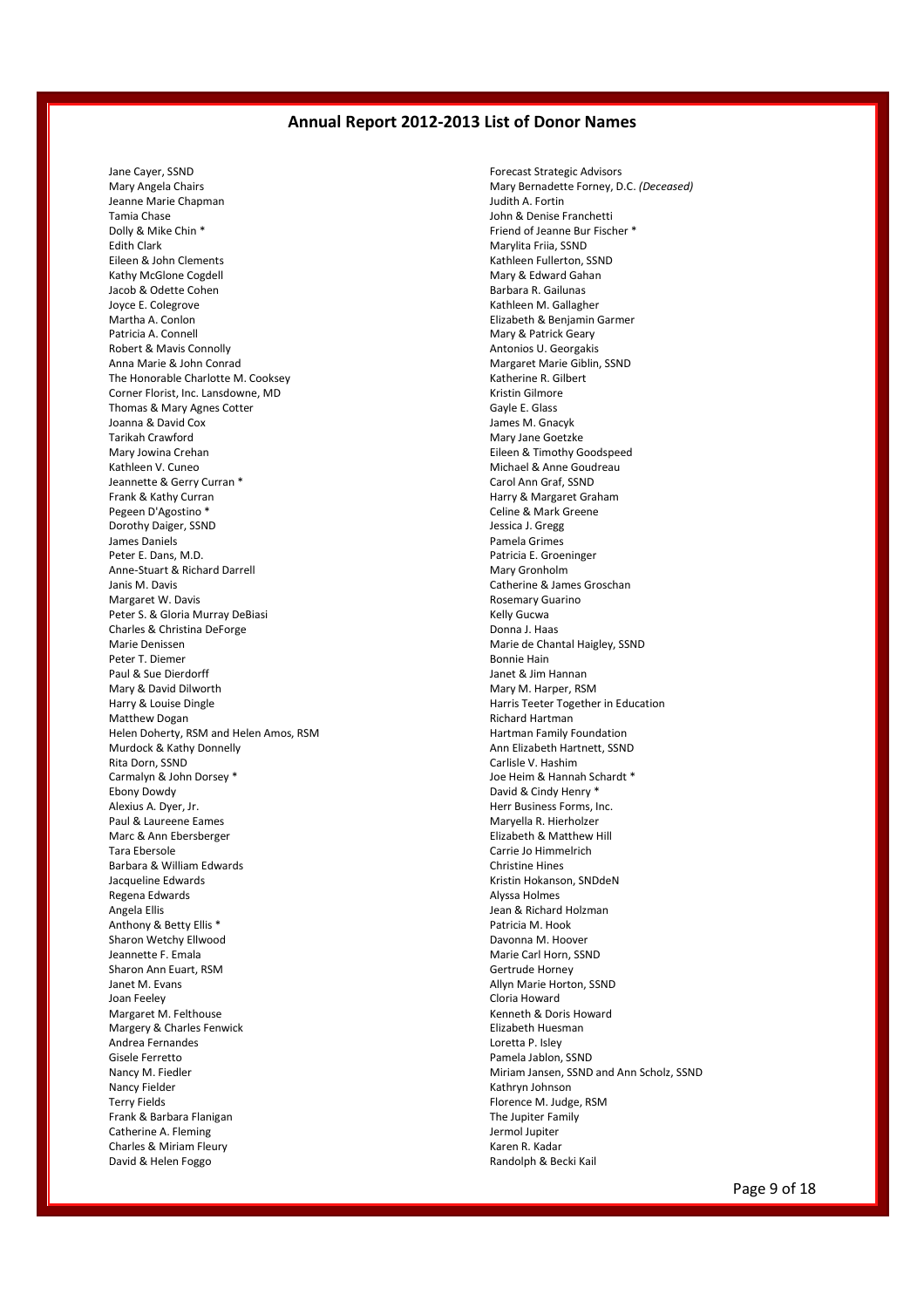Edithann Kane, SNDdeN Ruth Karich Nancy Karpinski & Cindy Daly Bill & Theo Karpovich \* Diane Keagle Ira & Therese Keen Mylton Kelli Therese Kelly \* Diane & Matthew Kendrick Victoria Kessler, SSND Mary Ellen & Henry Keyser Betty W. Klare Steve & Marion Knipp \* Andy & Lynn Kochis Catherine J. Kohlhoff Kort A. Koser Marge Kramer & Family William *(Deceased)* & Marion Kreiner Charmaine Krohe, SSND Mary Regis Krusniewski, SSND Theresa Lamy, SSND Ladies Ancient Order of Hibernians – Division 1, *Baltimore County, MD* Carrie Z. Larkin Mona & Juergen Laue Anne Lavelle Felicia Lawrence Stephanie Lazarus Vivien R. Lee Mary E. Lennon, SSND Marie Logan Lerch Judy D. Letcher Eileen L. Lewis Mary Carol & Frank Lidinsky \* John & Connie Liesen Marsha Lillie-Blanton Nancie & Mark Lippe Lockett Family Judith A. Luke Alejandro & Vellma Lukic Regina Lutz Amy & Steven Lutzky Sonia M. Lynch Diane Lyons Annette & Lou Maggitti \* Dave Maiocco Tom & Rebecca Malone \* Andrea Marshall Carol & William Martin Johanna Marvan Alison & Peter Mathieson Amy Matis Connie Matricardi Margaret A. Mattare, SSND Frances & Jerome May Kathleen McAvinue & Thomas Curtin \* Ann McCafferty, SNDdeN Eileen McCarthy, SSND Amelia & James McConnell Marie Elena McCormack, SSND Ursula Blank McCormick LaToya McCoy Sarah A. McCray Edward & Johanna McDill \* Rea Marie McDonnell, SSND Mary McFadden, SNDdeN Iris Marie McGann, SSND Ilona M. McGuiness

Mark & Denise McHugh \* Mary Faith McKean, RSM John & Madalen McKenna Pat McLaughlin, SSND Mariella McMillan, SSND Mary Lu & Ned McNeal \* Phillip & Stephanie McQuaid Geri McPhee, SNDdeN Alma & Francis Meagher \* Abril Medina Margery & John Brian S. Meritt John & Nancy Merson (Merson Refuse, Inc.) Peggy A. Meyer Barbara Michael Joyce W. Michaux Virginia C. Milanicz Doris Jean Miller, RSM Yolanda Miller Susan & James Mills Joan Minella, SSND Mary Louise Monaghan, SNDdeN Robert & Carlene Mondor John & Mary Monk Amy Monroe Tia Moore Vanessa L. Moore Earl Mary Moores, SSND Elizabeth & John Morrison Shanice Morrison Robert Marie Moser, SSND and Mary Henry Gadsby, SSND Anaiyah Muhammad Christine Mulcahy, SSND Kathleen Mulch Mary Jean Mulch, SSND Sherry Lynn Mullin Dennis & Barbara Murphy Michael & Diane Murphy Linda Myers Joseph Nartowicz Bonna & John Nelson Kashmia Nichols Employees Charity Organization (ECHO) of Northrop Grumman – Daniel Savin Kim & Christopher Nowalk Jane Pilliod & Andrew O'Brien \* Rev. Sean O'Brien, OFM Kathleen O'Brien, SNDdeN Lois O'Brien-Cronin Elizabeth G. O'Connell Courtenay M. O'Connor Marie de Sales O'Dowd, SSND Mark O'Hara Gerry & Barbara O'Keefe Rita O'Rourke, SSND Mary Elizabeth Orr, SSND Allison B. Orris Norman & Theresa Otto Robert R. Palumbi Mary Kay Pappadeas Jeanette & John Parmigiani Deloris Pawlikowski Regina Pellegrini, SNDdeN Courtney Petersen \* Debra M. Pettus C. Phillips Stacey Phillips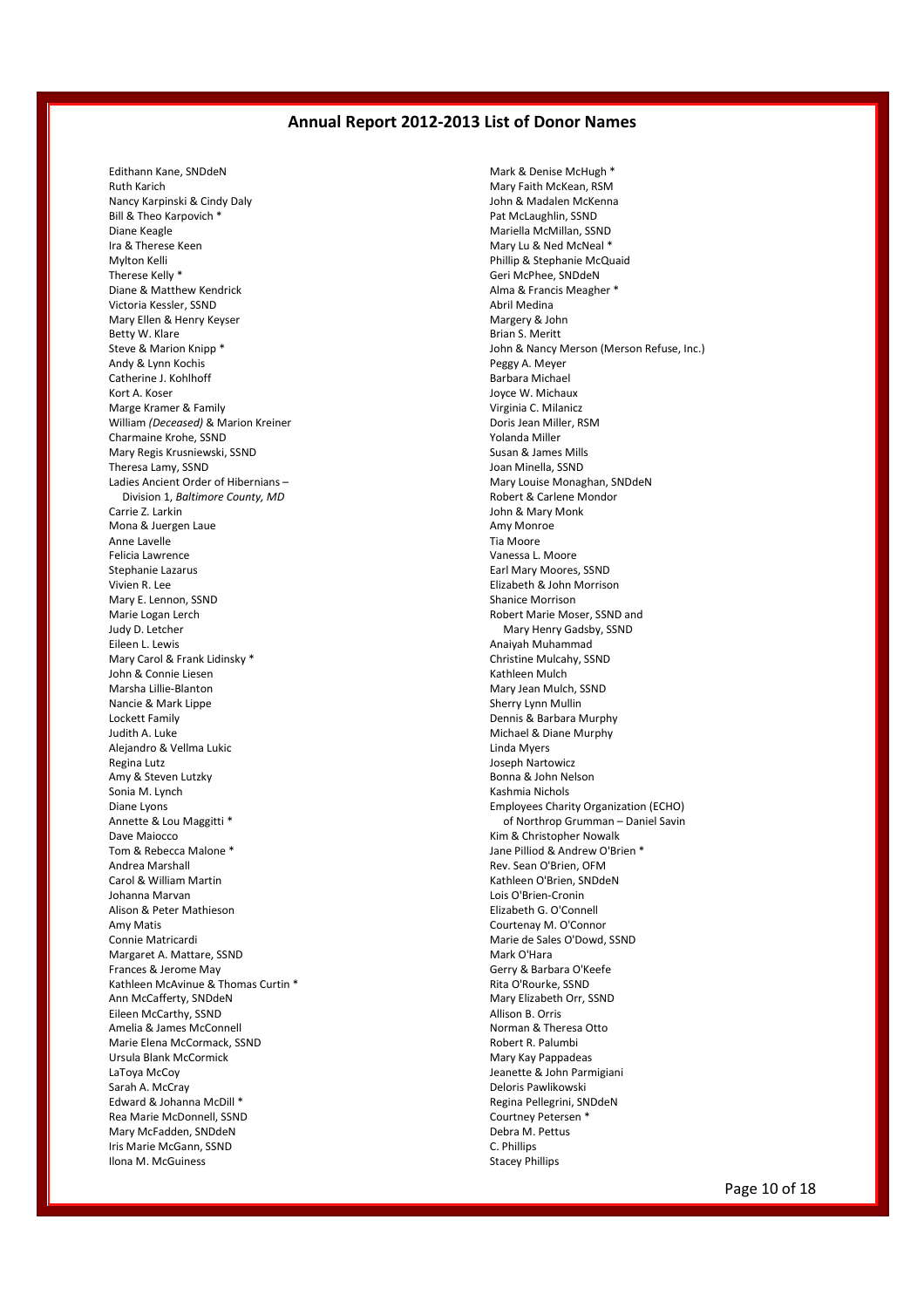Vanessa G. Piper Tracy & Robert Pohlhaus Joseph Poncharik & Jeanne Meissner Alyssa Potts-Goodman Mary Theresa Prior, SSND Profiles - Erin Culloty Yvonne & Phillip Quade Robin Ratchford Kayla Reaves Agnes & James Redifer Katina Reed Karen Renaldo Paul F. Ricciuti \* Mary Judith Ring, SSND Regina A. Ritenour Helen & Norbert Robb Darryl Roberts Sharon Rock Doris Ann Rodgers Lisa & Bruce Roed Marie Romejko, SNDdeN Elaine & Dennis Rosemary \* Loretta Rosendale, SSND Edda Rosskopf Marilyn J. Roush Teresa M. Royale Rita Anne Rutledge Kara Ryan, SSND and Trinitas Bochini, SSND Ellen Ryan, SSND Gail F. Sabatino Mary Anita Saffran, SSND Chris & Dawn Sarjeant Mary Jane Scanlan, SSND Mia D. Scharper School Sisters of Notre Dame – *Small Communities* Assisi Community, *Baltimore, MD* Bethlehem Community, *Baltimore, MD* Charlesgate-8430C Community, *Towson, MD* Claddagh Community, *Baltimore, MD* Corpus Christi Community, *Baltimore, MD* Darnall Road Community, *Ruxton, MD* Foster Avenue Convent, *Chicago, IL* Kernwood Road Community, *Baltimore, MD* Notre Dame de Lafayette Community, *Rochester, NY* Our Lady of Hope Convent, *Baltimore, MD* Providence Road Community, *Baltimore, MD* Roland Avenue Community, *Baltimore, MD* St. Augustine Convent Community, *Elkridge, MD* St. Joseph Convent Community, *S. Norwalk, CT* St. Thomas Aquinas Convent Community, *Baltimore, MD* Shalom Community, *Baltimore, MD* Beth & Keith Schoppa Catherine Schwartz Andrea Schweitzer LaQuina Scroggins Bonaventure Scully, CFX Gloria F. Seibert

Stephanie Seipp \* Brian Sequeira Joan P. Serda, RSM Emily C. Serfling Carol & William Shea Mary Patricia Shea, SSND Richenda M. Shihab Andrielle Simms Sisters of Mercy - Largo Drive Community, *Savannah, GA* Sisters of Mercy - Hollen Road Community, *Baltimore, MD* Sisters of Notre Dame de Namur – Heather Hill Road Community, *Baltimore, MD* Sisters of Notre Dame de Namur – Base Communities, *Washington, DC* Gwen D. Skillern Estelle Skinner \* Karen Spence \* Terri Spence Jeff & Elaine Spencer \* Suzanne P. Spencer Richard & Maureen Stang Larry & Kathleen Staudmeister Estate of Mary Margaret Sterling Ann B. Stieff Robert & Rosella Stock Anthony & Gemma Stracke Margaret Mohler Strahan Robin Stratton, OCD Charles L. Stromberg Sandra E. Strouss Margaret Sullivan, Ph.D. Marian Sullivan, SSND Judy & Dave Swanner Brenda & Napoleon Sykes Beverly Sylvester Kenya Talley Karen & Robert Tarry \* Susan P. Tippett \* Terry & Jackie Tipton Dolores Todd, SSND George & Mary Torggler Patricia Tryon, SNDdeN Rosine Tumminello \* Marie & Ferdinand Turbe Doris Mary Turek, SSND Iris & Larry Turner Joan Sammartino Turner Betsey Usher Barbara Valuckas, SSND Samantha Vanderlipp Lorrita Marie Verhey, SSND Bernadette & Matt Wagner Betty Nell Wagner Bruce & Renata Wagner Arthur & Margaret Walsh Brendan Walsh & Willa Bickham \* Celeste & Richard Walter Valerie M. Walters Debra K. Waranch Kathleen & Mark Warner Pat Warnick, SSND and Helen Reilly, SSND Joanne Wasson Geraldine Waters \* Agnes Watkins Susanne B. Weetenkamp, RSM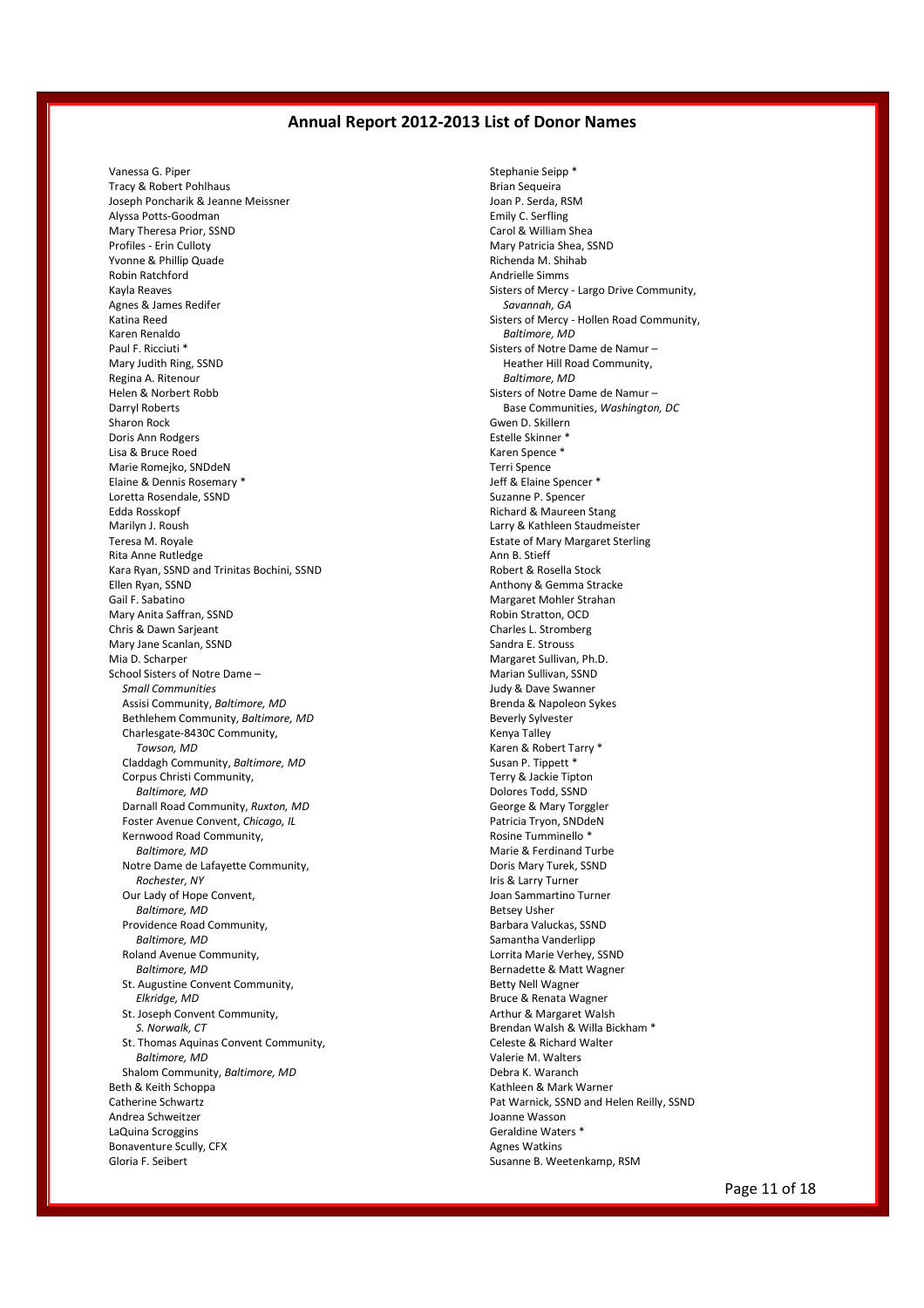Dennis Weininger Sue & Leo Welsh Kelley & Tony Wetmore William & Elizabeth Wheat \* Brenda White Mary M. Whitmore Jennifer L. Wicks Susan S. G. Wierman Aimee J. Wiest Monique Wilkerson Mary A. Williams RosemMarie K. Williston Alicia & Robert Wilson Michele Windsor Carmen T. Wong Michele & Chip Woods Gloria Phillips Wren Barbara Jo Wuest \* Stephen & Catherine Zablotny Ilana Zablow & Jeremy Szteiter \* Albert A. Zachik Gail & Stephen Ziring \* Mary John Vianney Zullo, SSND

#### **Honorary Gifts**

*Emily Aarons* Maureen & Alan Aarons *Dorothy Arthur, SSND* Mary Frances Angermaier, SSND Christine Mulcahy, SSND *Laurentilla Back, SSND* Mary Frances Angermaier, SSND Christine Mulcahy, SSND *Mary Constance Baker, SSND* Mary Frances Angermaier, SSND Marylita Friia, SSND Christine Mulcahy, SSND Dolores Todd, SSND Doris Mary Turek, SSND *Valeria Belanger, SSND* Marylita Friia, SSND *Katherine Bell, RSM* Doris & Ray Bintrim *Brenda Birch* Joyce & Errol Phillip *Agnes Frederick Blee, SNDdeN* Sandra & Hugh Kendall *Tom & Betsy Brinker* Mary & Patrick Geary *Paris Marie Brown* Valerie E. Washington *Virginia Marie Brune, SSND* Joseph & Sheila Brune *Juliana D. Brunk (Deceased)* Barbara B. Brunk *Joyce Bryant* Patricia & Edward Harris *BSHSI Gang* Margaret O. Moseley *Buz Chaney & Donna Gates* Patricia & Gerald Savage *Ellen Cort* Marcia A. Cort *Kate & Chris Crook* Mary Ruzicka & Dick Crook *Linda & Topper Crook* Mary Ruzicka & Dick Crook *Dorothy Daiger, SSND*

Mary Frances Angermaier, SSND Jane Cayer, SSND Carol Daiger Delia Dowling, SSND Marylita Friia, SSND Marie de Chantal Haigley, SSND Gertrude Horney Kathleen Jager, SSND Christine Mulcahy, SSND Florence & Leigh Narducci Mary Elizabeth Orr, SSND Harry & Roberta Rodgers Mary Anita Saffran, SSND Chris & Dawn Sarjeant Barbara Tipton Emily Ulrich Ann & Andy Wagner *Frances Marie DeMarco, RSM* Doris & Ray Bintrim *Delia Dowling, SSND* Mary Ruzicka & Dick Crook Barbara & Sam Himmelrich Mark C. Rouse Louisa "Dickie" Wyskiel *Clare Ellen Doyle* Kathleen A. Kleinsmith *Esther Dukin* Jules R. Dorner *Jo-Nai Dierre Duncan* Vanessa L. Moore *Jasmine Martin Dunn* Valerie E. Washington *Mary Michaela Durkin, SSND* Marylita Friia, SSND *Bill & Jean Eady* Rita O'Rourke, SSND *Catherine Feeney, SSND* Marylita Friia, SSND *Rev. Margaret Ferguson* Patricia Smith, RSM *Patricia Ferrick. SSND* Marylita Friia, SSND *Regina Finnegan, SNDdeN* David J. Califf *The Fitzpatrick Family* Sheila & George Shepard *Marian Garvey* Mary Jane Goetzke *Eugene Marie Geiger, SSND* Marylita Friia, SSND *Sarah A. Gillis* Thomas & Deborah Gillis *Nancy Gilchriest, SSND* Marylita Friia, SSND *Jacqueline Glessner* Marylita Friia, SSND *Linda Greene* Joyce & Errol Phillip *Catherine Gugerty, SSND* Katherine Stern Brennan, Ph.D. Dorothy Daiger, SSND Delia Dowling, SSND Marylita Friia, SSND *Marguerite Guidera, SSND* Marylita Friia, SSND *Suzanne Hall, SNDdeN* Mary Teresa Day, SNDdeN *Frank A. Hamilton, M.D.*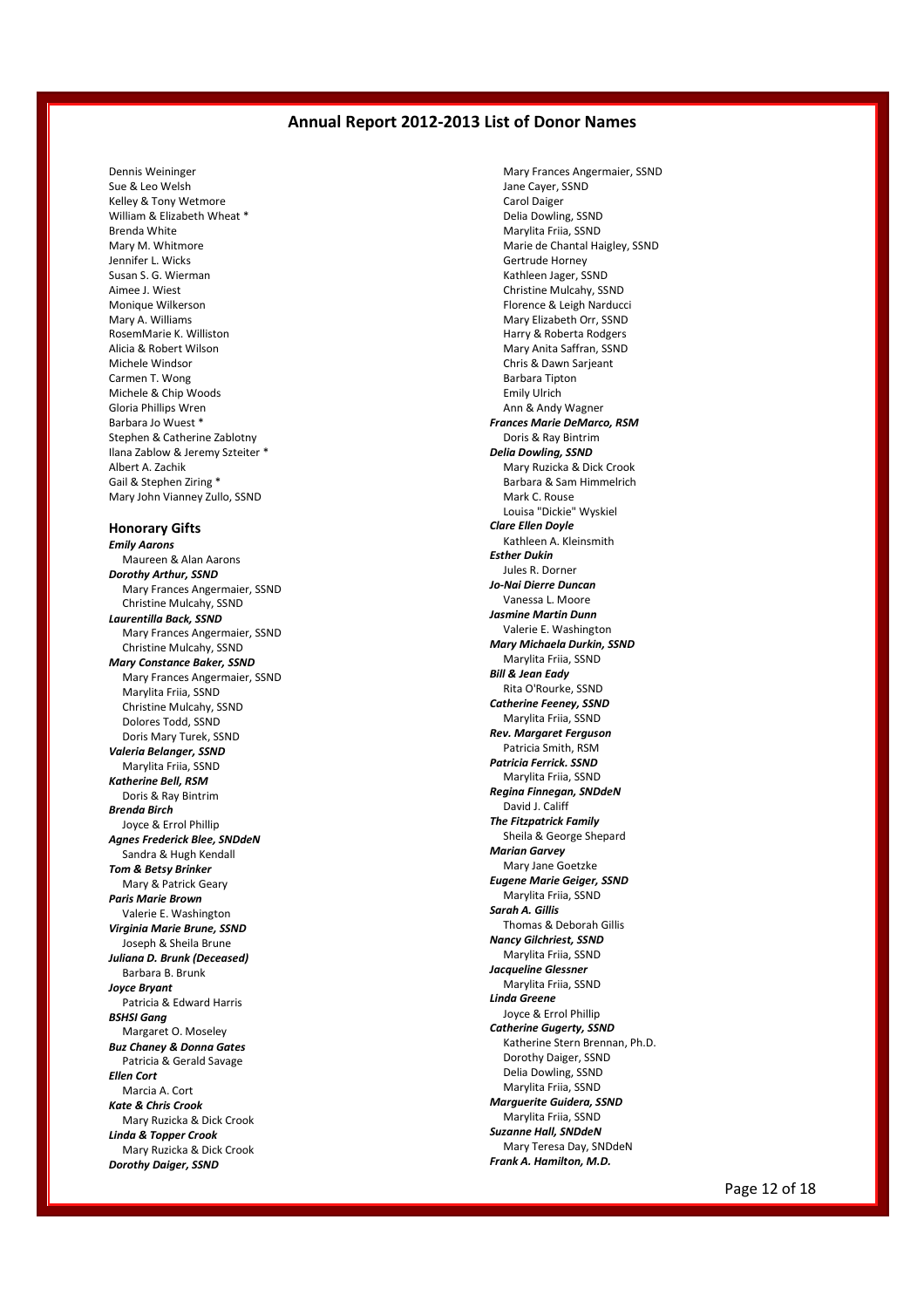Kenneth & Doris Howard *Claire T. Hartman* Peter Bell & Lise Satterfield Lezlie A. Duffy Elise & Jim Ford Hartman Family Foundation *Jeanne Hildenbrand, SSND* Marylita Friia, SSND *Pam Himmelrich* Dorothy & Jon Baker Margery & Timothy Bessent Anne & Thomas Broadus The Bryn Mawr School Sally & John Burke Anne-Stuart & Richard Darrell Jeannette F. Emala Margery & Charles Fenwick Elizabeth & Richard Frank Katherine R. Gilbert Hunter & Paul Hanley Barbara & Sam Himmelrich Kenneth & Jeannette Karpay Mary Daily Lacy Carol & William Martin Margery & John Menton Susan & James Mills Barbara C. Miyasaki Montag Family Fund of The Community Foundation for Greater Atlanta Patricia M. Nothstein Susan K. Orlando Tracy & Robert Pohlhaus Anne & Jim Porterfield Sally Jo & Ronald Roessler Sigmund & Barbara Shapiro Ann B. Stieff Sandra E. Strouss Valerie M. Walters Debra K. Waranch Susan Wolman *Sam Himmelrich, Jr.* Barbara & Sam Himmelrich *Mary Elizabeth Hoffer, SSND* Marylita Friia, SSND *Patricia Hogan, SSND* Marylita Friia, SSND *Janet Huber* John & Hope Hutton *Dorothy Hunt, SSND* Nancy Skinner *Fran Hutchinson* Joyce & Errol Phillip *Peggy Keegan, SSND (Deceased)* Mary Frances Angermaier, SSND Christine Mulcahy, SSND *Tara Surlis Kelly* Joyce & Errol Phillip *Gertrude Marie Kramer, SSND* Marylita Friia, SSND *Doris Kresslein, SSND* Marylita Friia, SSND *Mary Regis Krusniewski, SSND* Marylita Friia, SSND *Ita Lashley, SSND* Mary Frances Angermaier, SSND Christine Mulcahy, SSND *Christine Lay* Rev. Joseph J. Driscoll

*Kathleen & Ronald Leahy* Maureen & Alan Aarons *Clara Linz, SSND* Mary Frances Angermaier, SSND Christine Mulcahy, SSND *Joan Maier, SSND* Marylita Friia, SSND *Karen McGee* Francis & Frank Turner *Jean McLoughin, SSND* Marylita Friia, SSND *The McNamara Family* Michael & Cathleen Maloney *Mary Lou Monaghan, SNDdeN* Carrie Z. Larkin *Mary Suzanne Moore, SSND* Marylita Friia, SSND *Danielle Murphy, MHSH* Mary & David Dilworth *Marie de Sales O'Dowd* SSND Foster Avenue Convent, Chicago, IL *Rev. Frank O'Rourke, CSsR* Theresa & Norman Otto *Rita O'Rourke, SSND* Mary Frances Angermaier, SSND Marylita Friia, SSND Mary Regis Krusniewski, SSND Christine Mulcahy, SSND *Nadine Ostdick, SSND* Rea Marie McDonnell, SSND *Tajha Peoples* William & Geraldine Waterfield *Anne "Nancy" Perrin* Kathleen A. Kleinsmith *Kathy & Herb Ranta* David & Dianne Stephan *Celeste Reinhart, SSND* Mary Henry Gadsby, SSND Robert Marie Moser, SSND *Residents at Villa Assumpta* Iris Marie McGann, SSND *Marie-Louise Rossi, SNDdeN* SNDdeN Heather Hill Road Community, *Baltimore, MD M. Anita Saffran* Marylita Friia, SSND *St. Clement School - Class of 1969* Margaret Hayes *Seton High School Class of 1963 50th Anniversary* Charlotte M. Bernhardt *Amy Shear* Jules R. Dorner *Mary Shimo, CBS* Michele & Chip Woods *Carole Shinnick, SSND* Delia Dowling, SSND *Lionel & Marilyn Sifontes* Joyce & Errol Phillip *Jane Claire Simon, SSND* Ramona Riggs *Sister Athanasius, BSC* Dot Burkhardt *Sisters Academy Faculty & Staff* Fran Appler, Ph.D. *Sisters Academy Students, Parents, & Staff* SNDdeN Glen Avenue Community, *Baltimore, MD*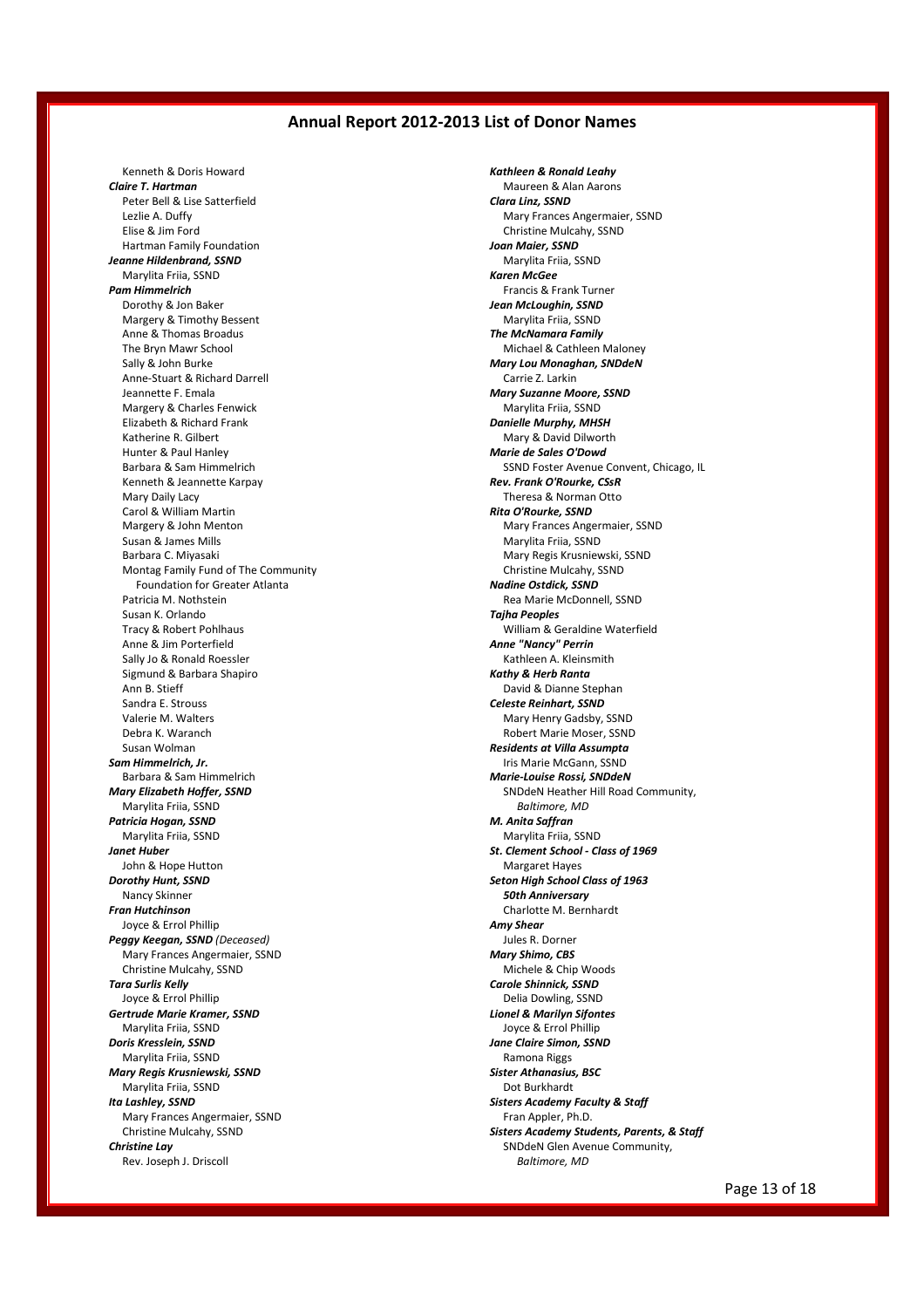*Sisters of Mercy and Mercy Associates* Gisele Ferretto *Sharon Marie Slear, SSND* Marylita Friia, SSND *Brendan McAuley Smith* Patricia Smith, RSM *Carol E. Smith* Patricia Smith, RSM *Ellen Smith & Chris Dew* Patricia Smith, RSM *Patricia Smith. RSM* Rosann M. Catalano Judith A. Fortin The Honorable Carol E. Smith *2013 SSND Diamond Jubilarians* Mary Noel Albers, SSND *2012 SSND Jubilarians* Iris Marie McGann, SSND Mary Theresa Prior, SSND *2013 SSND Jubilarians* Frances Butler, SSND Kathleen Fullerton, SSND Pamela Jablon, SSND Kathleen Jager, SSND Joan Minella, SSND Patricia Murphy, SSND *2013 SSND Jubilarians of the Atlantic-Midwest Province* SSND Shalom Community, *Baltimore, MD* Doris Mary Turek, SSND *SSND Postulant Class of 1963* Ursula Blank McCormick *SSND Provincial Council* SSND Roland Avenue Community, *Baltimore, MD Staff at Maria Health Care Center* Grace Sciamanna, SSND *Dolores Marie Todd, SSND* Mary Frances Angermaier, SSND Marylita Friia, SSND Christine Mulcahy, SSND *Virginia Toohey (Deceased)* Margaret McCann *Francis Turner* Karen & Emmett McGee *Warnick, Reilly, & Morgan Families* Helen Reilly, SSND Pat Warnick, SSND *Mary Ann Walzack, SSND* Mary Frances Angermaier, SSND Christine Mulcahy, SSND *Paul Weber* Charles & Caledonia Ely *Eileen Weisman* Marylita Friia, SSND *Ethel Whitlock* Gloria Phillips Wren *Angela & Michael Wilson* Joyce & Errol Phillip *Beth Wood* Andrea Fernandes *Louisa J. "Dickie" Wyskiel* Matthew & Christina Wyskiel *Albert & Jenny Zichelli* Joyce & Errol Phillip

**Memorial Gifts** *Helen W. Ackerman*

Elaine A. Rayme *Howard & Ramona Appeltofft* Andy & Lynn Kochis *Bernard & Mary Baumiller* Helen L. Baumiller *Bernard J. Baumiller, III* Helen L. Baumiller *John & Julia Bayliss* Mary Rosina Bayliss, RSM *Marie Berger* Elizabeth A. Berger *Juliana D. Brunk* Christopher C. Adler Elise A. Braase Raymond J. Brusca Jacob & Odette Cohen The Honorable Robert L. Ehrlich, Jr. Alan & Lois Elkin Diane & Glenn Heagerty Ira & Therese Keen Victoria Kessler, SSND McGladrey LLP Partners & Staff Brian & Caron Meritt Robert R. Palumbi Lisa & Bruce Roed SSA Office of the Inspector General Charles L. Stromberg Michele Windsor *The Budny Family* Eileen Budny *Jane Burke, SSND* Loretta Rosendale, SSND *Olga Rosskopf Cassella* Edda Rosskopf *Patricia Ann Chairs* Mary Angela Chairs *Matthew B. Clements* Barbara Tipton *Ralph Colantuoni* Mary Jane Scanlan, SSND *Dick Connell* Patricia Connell *Mary Corey* Susan Zator & Harry Merritt *John F. Crook* Betty Nell Wagner *Franklin & Louise Daigler* Mary Jeremy Daigler, RSM *Margaret Long Daly* Virginia Anne Day *Paulinus Diegelmann, SSND* Dot Burkhardt *Mr. & Mrs. George E. DiPaula* Deborah & Joe Wyda *Anne Marie Dorff, SSND* Earl Mary Moores, SSND *William & Kathryn Dougherty* Maureen & Alan Aarons *Macoy Eames* Paul & Laureene Eames *Patricia A. Easter* Margaret Kramer John D. Pomarzynski Rita Anne Rutledge *Paul J. Feeley* Delia Dowling, SSND Joan Feeley *Peggy Feeney*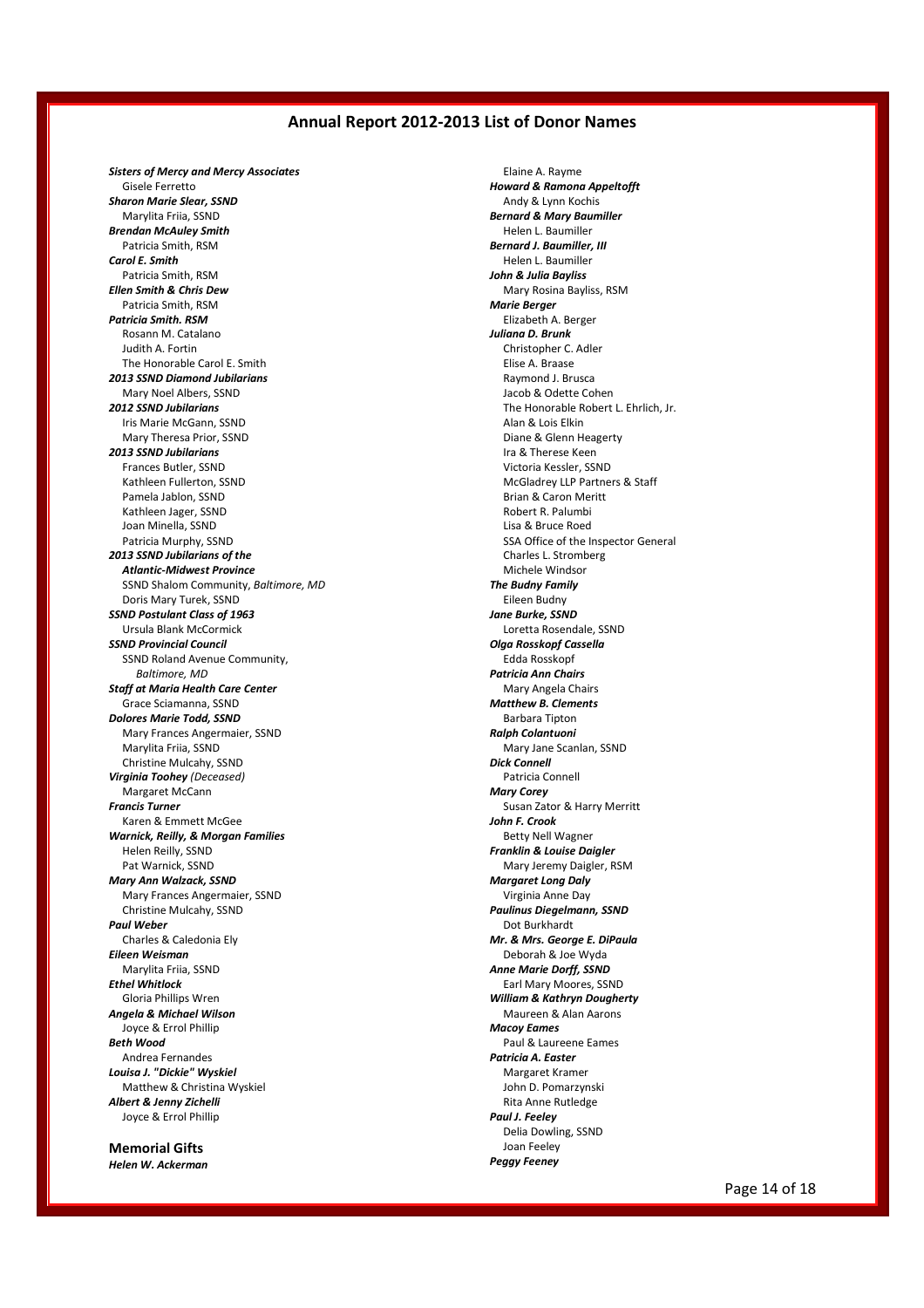Kathleen & Mark Warner *Bernadette Fields* Fran Appler *Margaret Finkelstein* Nancy & Edwin Weber *Jeanne Bur Fischer* Sheldon & Patti Amsel Jane & Robert Amtmann Francis X. Bacon Eileen & David Badolato Debra Barrow and Lisa Braccio Marie Bodell, SNDdeN Marge & Norm Brubeck Nancy & Michael Bryant David Buckholz & Beadsie Woo Renee & Jerry Buettner Anthony & Margaret Bur David & Barbara Bur Rev. George W. Bur, S.J. Lawrence & Mary Ellen Bur Sarah Bur & Gary Gillespie Mary Elizabeth Bur, IHM Thomas F. Bur Michael & Kathleen Burgess Barbara R. Cavanagh Dolly & Mike Chin Christine Crouch Jeannette & Gerry Curran Pegeen M. D'Agostino Peter & Gloria DeBiasi Harry F. DeSanctis Hilda & Dennis DeSanctis Robert & Marietta DeSanctis Carmalyn & John Dorsey Susan Eggers & Bob Goldman Anthony & Betty Ellis Charles & Mary Fischer Christopher, Maryann & Sebastian Fischer Frank Fischer Amy E. Freeman Judith & Leo Gafney Jerry & Carolyn Geraghty Kathleen Haser Sheila Hayes & Bill Dimauro Richard J. Heichmer Joe Heim & Hannah Schardt David & Cindy Henry Bill & Theo Karpovich Keith & Kathleen Kasper Eileen & Daniel Keefe Therese Kelly John & Nancy Klaske Stephen & Marion Knipp Andrea LaChance & Bruce Lauber Mary Carol & Frank Lidinsky Susan & Sam MacFarlane Annette & Lou Maggitti John Maher & Allison Wilson-Maher Julia K. Maher Tom & Rebecca Malone David, Noreen & Louis Manzo Joanne Manzo & Bernard Kenyon Eileen B. Martin Maureen & Christopher Martin Karen & Ron Maylor Kathleen McAvinue & Thomas Curtin Edward & Johanna McDill Mark & Denise McHugh

Regina McHugh Mary Lu & Ned McNeal Alma & Francis Meagher Dana & Ralph Moore Martha & Robert Oare \* Jane Pilliod & Andrew O'Brien Brennan & Angela O'Donnell John P. O'Hagan Stephanie Oyen Courtney Petersen Pat & Vinnie Quayle Dana Reed Paul F. Ricciuti Mary & Mark Richmond Elaine & Dennis Rosemary Joan M. Ryan Michael Seipp & Jennifer Williams Stephanie Seipp Estelle Skinner Lynn & Joseph Sommar Mary Sommerfeldt Karen Spence Jeff & Elaine Spencer Karen & Robert Tarry Susan P. Tippett Andrew Tomlinson & Lou Mercorella Rosine Tumminello Ann & Andy Wagner Brendan Walsh & Willa Bickham Geraldine Waters Peter & Kathleen Watko Loretta T. Whalen William & Elizabeth Wheat Joann Wills & Rich Holzman Harry & Eileen Workman Barbara Jo Wuest Ilana Zablow & Jeremy Szteiter Paul & Ann Zelenka Gail & Stephen Ziring *Helen Fish, SSND* Mary Lou Fish *Teresa Ford* Patricia & Edward Harris *John & Angie Franchetti* John & Denise Franchetti *Cyril Sunderland French* Karen R. Kadar *Catherine Flynn* Carole Gibison *Mary Eleanor Galvin, SP* Margaret & John Bertulis *Mary Jo Grove Garreis* M. Susan Garreis *Coreni Gary* Ellen L. McNeill *Elaine Goulart* Amelia & James McConnell *Margaret & Charles Griesacker* Mary Adele Griesacker *Mary Louise Gude, CSC* Rea Marie McDonnell, SSND *Edward & Jean O'Brien Haggerty* Eileen Haggerty *Joseph Harper* Mary M. Harper, RSM *Claire C. Hartman* Marie Logan Lerch *Henry Haske, S.J.*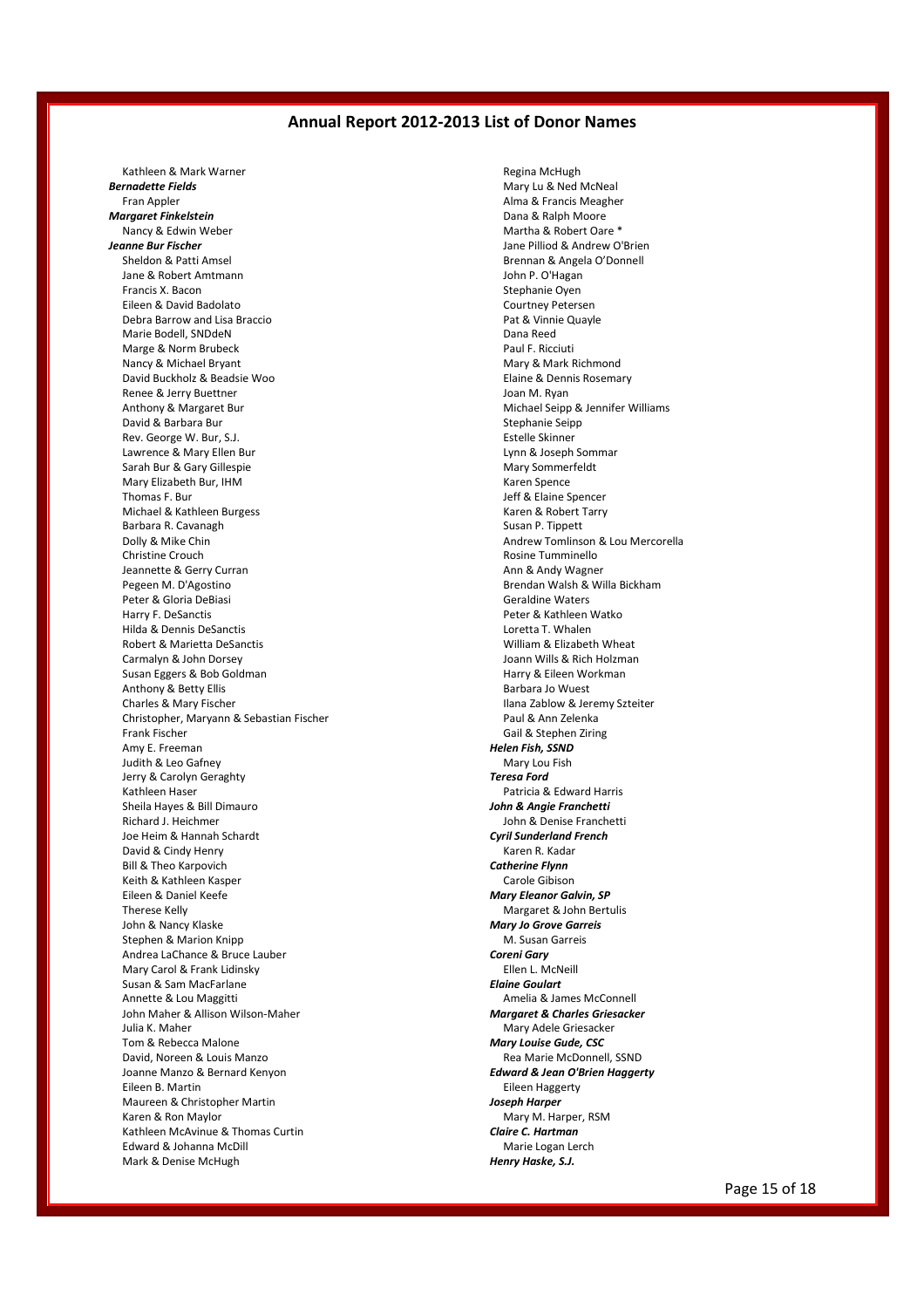SSND Corpus Christi Community, *Baltimore, MD Joseph M. Healy* Melody Gordon-Healy *Carola Himmelheber, SSND* Paula Himmelheber Lee *Ron Holland* Joyce & Errol Phillip *Anthony J. Ipsaro* Barbara L. Ipsaro *Mary Margaret Jager* Kathleen Jager, SSND *Mary Fran & Edward Johnston* Lilian & Mike Curran *Inez Kelly* Kathleen K. LaVina *Frances Helen Kennedy* Louise T. Higgins *Linda Kennedy* Lenna D. Kennedy *Agnes & John Kickham* Thomas & Denise Kickham *Kelly Kilbourne* Mary L. Kilbourne *Maria E. Kirk* M. Kristine Kirk *John & Margaret Kochis* Andy & Lynn Kochis *Genevieve Kunkel, SSND* Anonymous *Elizabeth C. Lange* Philip & Mary Beth Lange *Rev. Gerald V. Lardner, S.S.* Joseph & Ellen Culver Kathryn & Troy Fitrell Herr Business Forms, Inc., *Denton, TX* Richard & Ramona Hogan Jane & John Kircher Nancie & Mark Lippe Miller of Denton, Ltd., *Denton, TX Patrick Lavelle* Anne Lavelle *Rosemary LeCompte* Philip L. Lazzati *Clifford P. Lockyer* Frank & Anne Hamilton *Christine Lozupone* Marie Denissen *Mary McArdle, SSND* Frances Butler, SSND *Mary McCormack, SSND* Marie Elena McCormack, SSND *Mr. & Mrs. William McGinnis* Deborah & Joe Wyda *Edith B. McGlone* Kathy McGlone Cogdell *Margaret T. McManus* George W. McManus Foundation *Frank & Annabell Milanicz* John & Denise Franchetti *George J. Miller, Jr.* George W. McManus Foundation *Barbara S. Moore* Joyce W. Michaux *Clare Mosmiller* Marion B. Corry Susan & James Elliott *Steven P. Murphy*

Maureen & Robert Keck Dennis & Barbara Murphy Patricia Murphy, SSND Theresa & Norman Otto Virginia & Ted Rugemer Kathleen M. Savage *Mary Angela Mulcahy* Mary Angela Chairs *Norman Nesbitt* Paul & Trevina Nesbitt *Katherine Neuslein, RSM* Denis Marie Murphy, RSM Michele & Chip Woods *Jo Neville* Victoria Kessler, SSND *Dolora Newman, SSND* Most Rev. William C. Newman *Pierre Newman, SSND* Most Rev. William C. Newman *Stacia Wasson Newman* Joanne Wasson *Nikdal and Shipley Families* Jane & George Shipley *Francis Olert* Mary T. Olert *Peter O'Malley* Janice O'Malley *Amy L. Roberson* Patricia & Edward Harris *Frank L. Robinson* M. T. Susan Wood *Alice V. Ross* Melody Gordon-Healy *Bernadette Feeley Rouse* Harry & Louise Dingle Eileen & John Leonhart Mark C. Rouse Jacqueline & James Stradtner *Daniel E. Ryan* Michelle N. C. Browne Rebecca Bruno Judith A. Cash Children & Adults Health Programs Group Dept. of Health & Human Services Kathleen V. Cuneo Barbara & William Edwards Elizabeth & Matthew Hill Marsha Lillie-Blanton Amy & Steven Lutzky Allison B. Orris *Teresa St. Joseph, SNDdeN* Sally Ann & Irenaeus Kamantauskas *Helen Schultz* Sylvia & Roderick O'Connor *Dosithea Sheehy, SSND* Anonymous *Tom Shine* Bernadette Shine *Deceased Sisters of Notre Dame de Namur* SNDdeN - St. Julie Convent, *Westbury, NY Vera V. Smith* Mary M. Gunning *1957 SSND Profession Class Deceased Members* Davonna M. Hoover *Mary Kateri Sullivan, RSM* Doris & Ray Bintrim Doris Jean Miller, RSM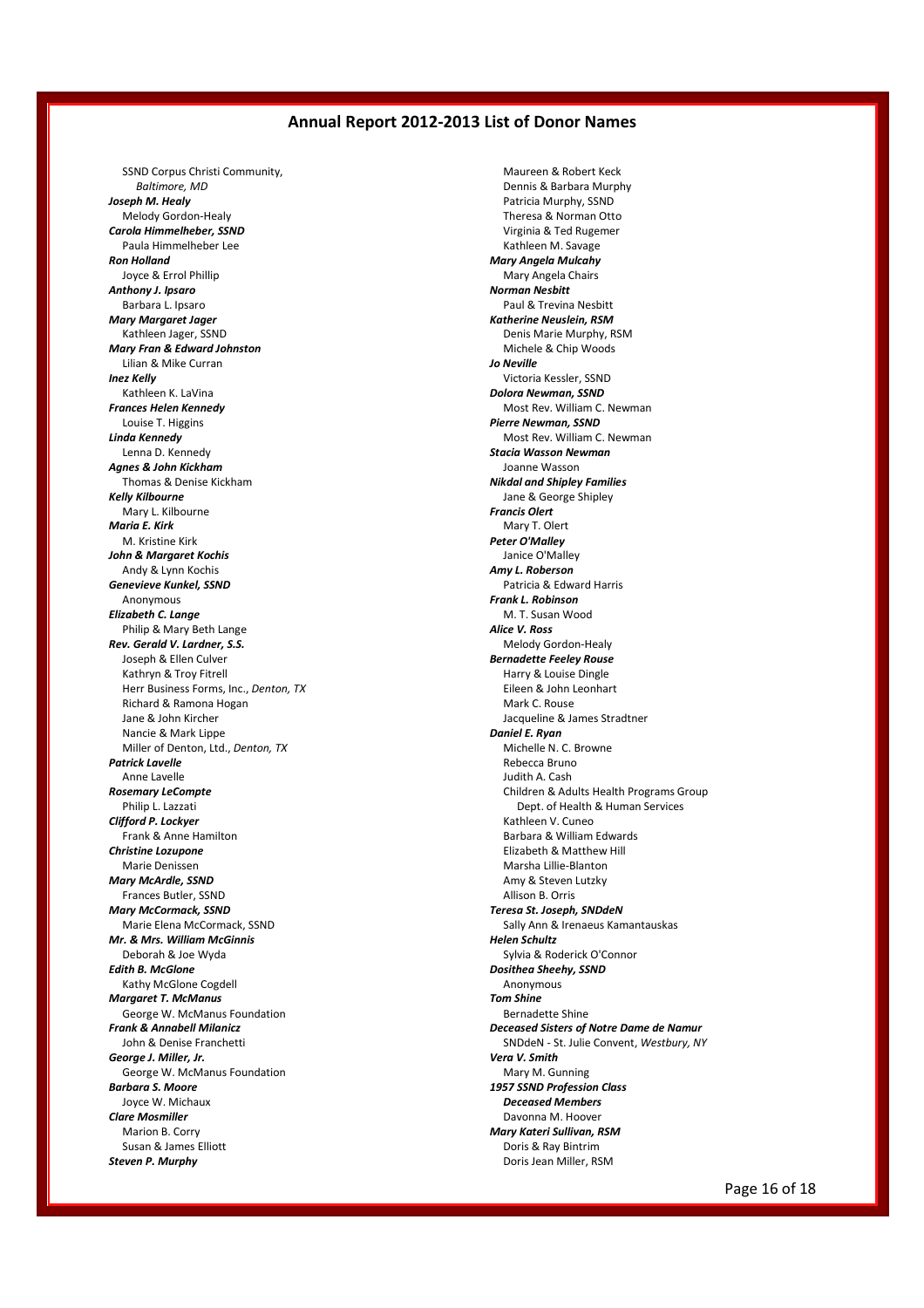Bill & Mary Margaret Pappas *Miriam Jude Sweeney, SSND* Mary Jo Slowey *Sandra Sweet* Mary M. Whitmore *Roberta Tierney, SSND* SSND - Notre Dame de Lafayette Community, *Rochester, NY Dorsey & Helen Tipton* Barbara Tipton *Mary Daniel Turner, SNDdeN* Mary Angela Chairs *26 Victims at Sandy Hook Elementary School, Newton, CT* Patricia & Edward Harris Bernadette Roche Barbara Valuckas, SSND *Mary Ann Winterling* Leah Winterling Bark *Mr. & Mrs. Joseph Wyda, Sr.* Deborah & Joe Wyda

#### **Gifts In Kind**

American Visionary Art Museum, *Baltimore, MD* Anonymous Jody & Joseph Bachman Amy Bagley Robert P. Baker Bakery Express / Ms. Desserts, *Halethorpe, MD* The Baltimore Orioles Baltimore Symphony Orchestra, *Baltimore, MD* Maureen Bentz Bon Secours Health System Columbia & Marriottsville, MD Employees James & Margaret Bryan Bryn Mawr School, *Baltimore, MD* Kelly Buedel J. Michael Burke Michelle & Michael Burke The Candlelight Inn, *Catonsville, MD* CenterStage, *Baltimore, MD* Children & Adults Health Program Group, CMS, *Baltimore, MD* Christ Child Society, *Baltimore, MD* Corner Florist, Inc., *Lansdowne, MD* Rita Costello & Joseph Hickey Kathy Donnelly Larry & Betty Fabbroni Father O'Neill Council Knights of Columbus & Immaculate Conception Parish, *Towson, MD* Elaine Gentile, SNDdeN Gianni's Italian Bistro & Crab House, *Arbutus, MD* Giant Food Store, *Baltimore, MD* Maria Grove and Girl Scout Troop #196, *Ellicott City, MD* H & S Bakery, Inc., *Baltimore, MD* Patricia & Edward Harris Carlisle Hashim Joseph & Josephine Hilseberg Mairead Holly Innotek Medical Products, *Oak Brook, IL* Kathy Lyon Karen Kennedy

Mary L. Kilbourne Margan Kochanski Christine Lay Eileen Lewis Lynn's Day Spa, *Columbia, MD* Kathy Lyon Mars Super Markets, Inc., *Baltimore, MD* Johanna Marvan Maryland Institute College of Art, *Baltimore, MD* The Maryland Jockey Club Medifast, Inc. Menasha Display Group, *Philadelphia, PA* - Courtenay O'Connor Joan Minella, SSND Moira & John Monk Janet Moses National Aquarium, *Baltimore, MD* Notre Dame of Maryland University, *Baltimore, MD* Notre Dame Preparatory School, *Towson, MD* Olive Grove Restaurant, *Linthicum, MD* Pasha Automotive Services, *Baltimore, MD* - Sherri Mullin Rose Ella Pich Vanessa Piper Pizza Hut of Maryland Louis J. Rheb Candy Co., *Baltimore, MD* Amy Rickert & Patrick Mead Retreat and Conference Center at Bon Secours, *Marriottsville, MD* Pat Roselle Patricia Rudolph Carol Scanga Mary Shimo, CBS Sorrento of Arbutus, *Arbutus, MD* Laurie Spurrier Liza Thompson Barbara Tipton Toby's Dinner Theatre, *Columbia, MD* Visual Sound, *Baltimore, MD* Marcy Vitek Marty Voelkel-Hanssen Dolores Walsh Cathleen & Scott White Kathy Wolf Susan Zator & Harry Merritt

#### **Volunteers/Gifts of Service**

Constance Baker, SSND Anne-Stuart Darrell Murdock & Kathy Donnelly Anne Maura English Barbara Gailunas Gallagher Evelius & Jones LLP – Kathy Hoskins Marley & Phil Giggey Girl Scouts of Central Maryland Go Consulting, Inc. - Jerry O'Keefe Pat Groeninger Claire T. Hartman Carlisle Hashim Barbara Ipsaro Deborah S. Jones Joeann Karibo Margan Kochanski Julie B. McQuilkin